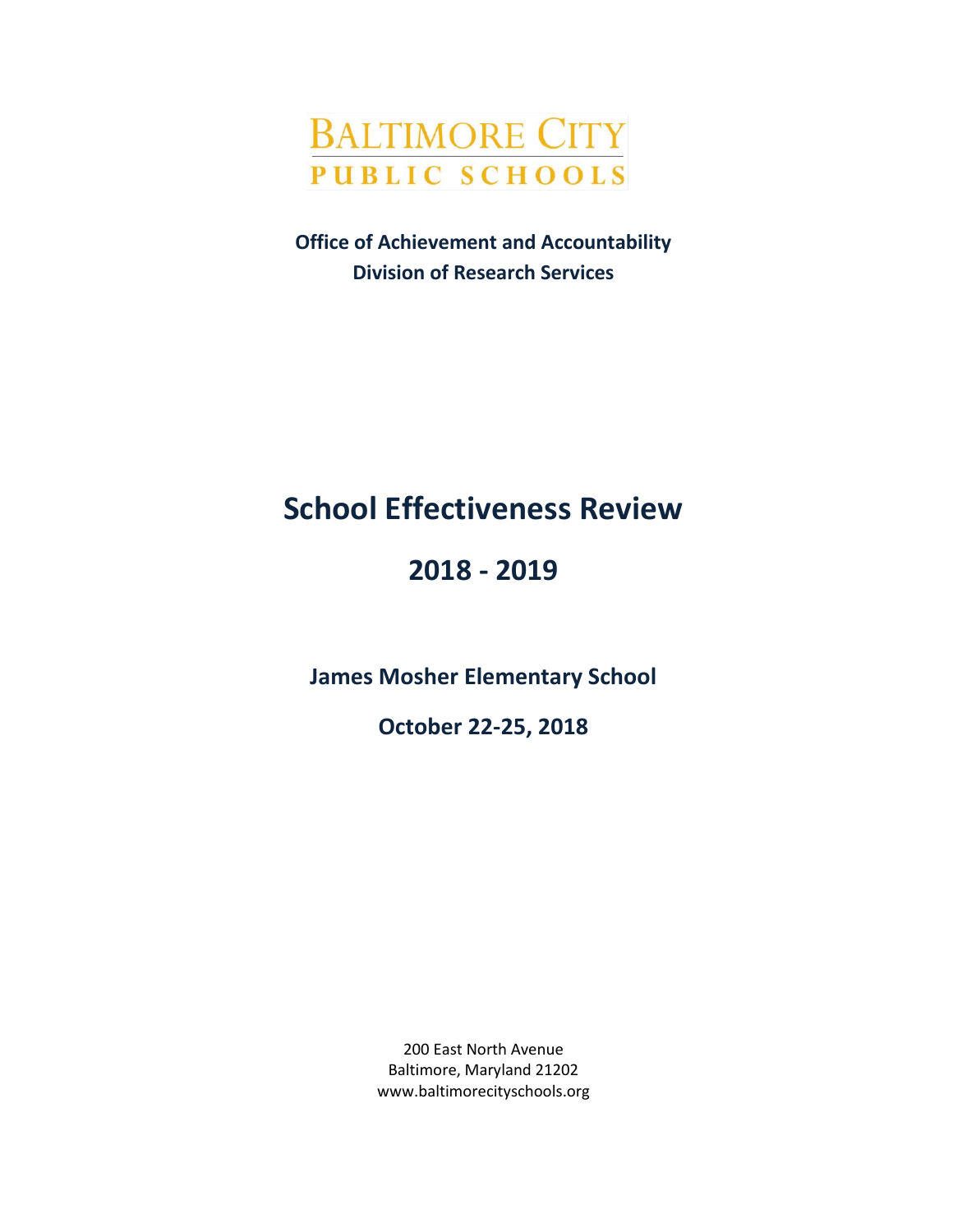### **Table of Contents**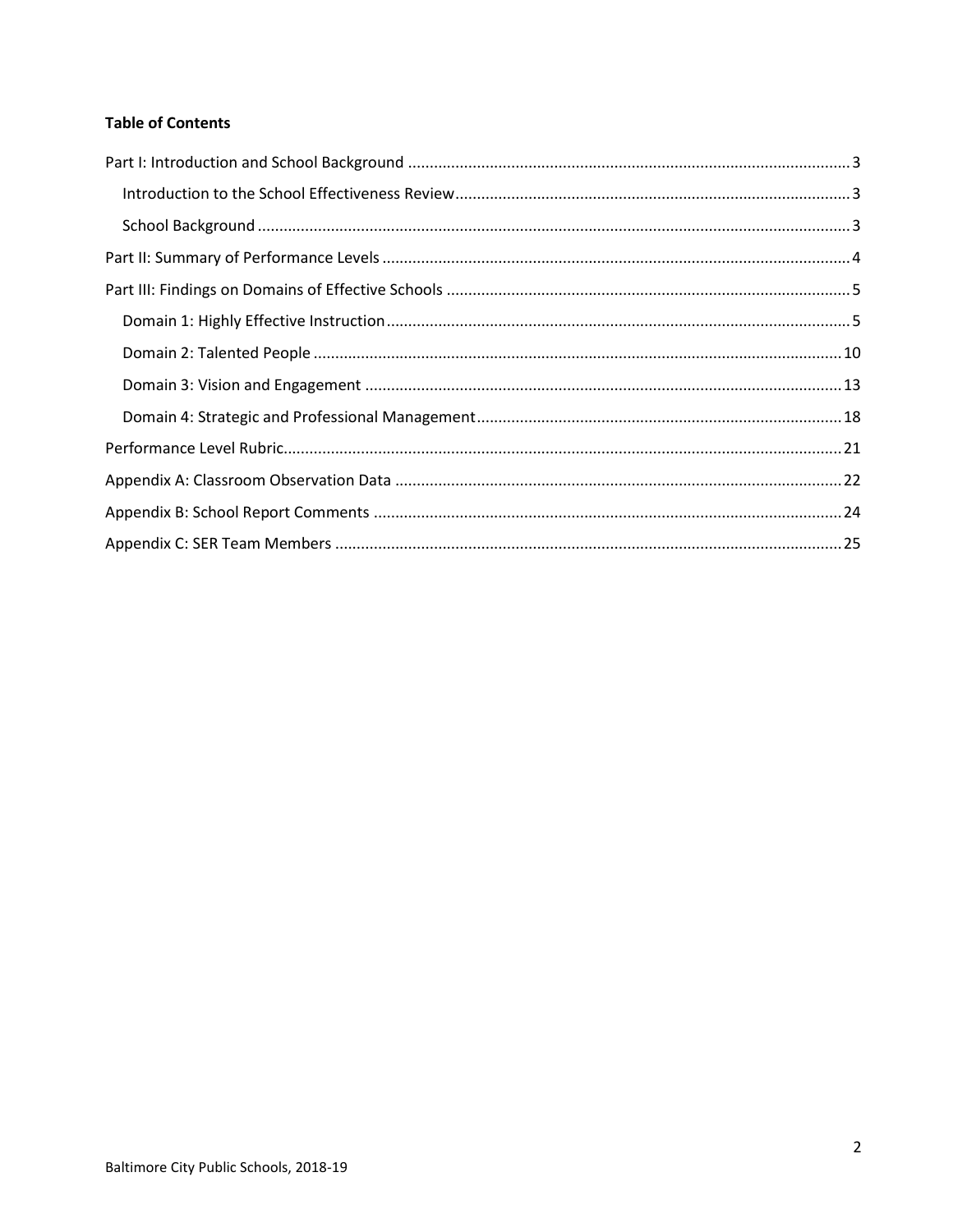## <span id="page-2-0"></span>**Part I: Introduction and School Background**

#### <span id="page-2-1"></span>**Introduction to the School Effectiveness Review**

Baltimore City Public Schools (City Schools) developed the School Effectiveness Framework and the School Effectiveness Review process in 2009. The School Effectiveness Review (SER) uses trained school reviewers to measure a school's effectiveness against City Schools' School Effectiveness Standards. The School Effectiveness Standards are aligned with City Schools' effectiveness frameworks for teachers and school leaders.

The SER provides an objective and evidence-based analysis of how well a school is working to educate its students. It generates a rich layer of qualitative data that may not be revealed when evaluating a school solely on student performance outcomes. It also provides district and school-level staff with objective and useful information when making strategic decisions that impact student achievement.

The SER team, comprised of representatives from City Schools who have extensive knowledge about schools and instruction, gathered information from teachers, students, parents, and leadership during a two and a half day site visit. During the visit, the SER team observed classrooms, reviewed selected school documents, and conducted focus groups with school leadership, teachers, students, and parents. The SER team analyzed evidence collected over the course of the SER to determine the extent to which key actions have been adopted and implemented at the school. This report summarizes the ratings in the five domains and related key actions, provides evidence to support the ratings, and – based on a rubric – allocates a performance level for each key action. More information about the SER process is detailed in the School Effectiveness Review protocol, located on the City Schools website and available upon request from the Office of Achievement and Accountability in City Schools.

#### <span id="page-2-2"></span>**School Background**

James Mosher Elementary School serves approximately 280 students in Early Learning Programs through fifth grade. The school is located on 2400 W. Mosher Street in the Bridgeview-Greenlawn neighborhood of Baltimore, Maryland. The principal, Ms. Octavia Hopkins, has been at the school for seven years. For more information about the school's student demographics and student achievement data, please see the School Profile, located on the City Schools website.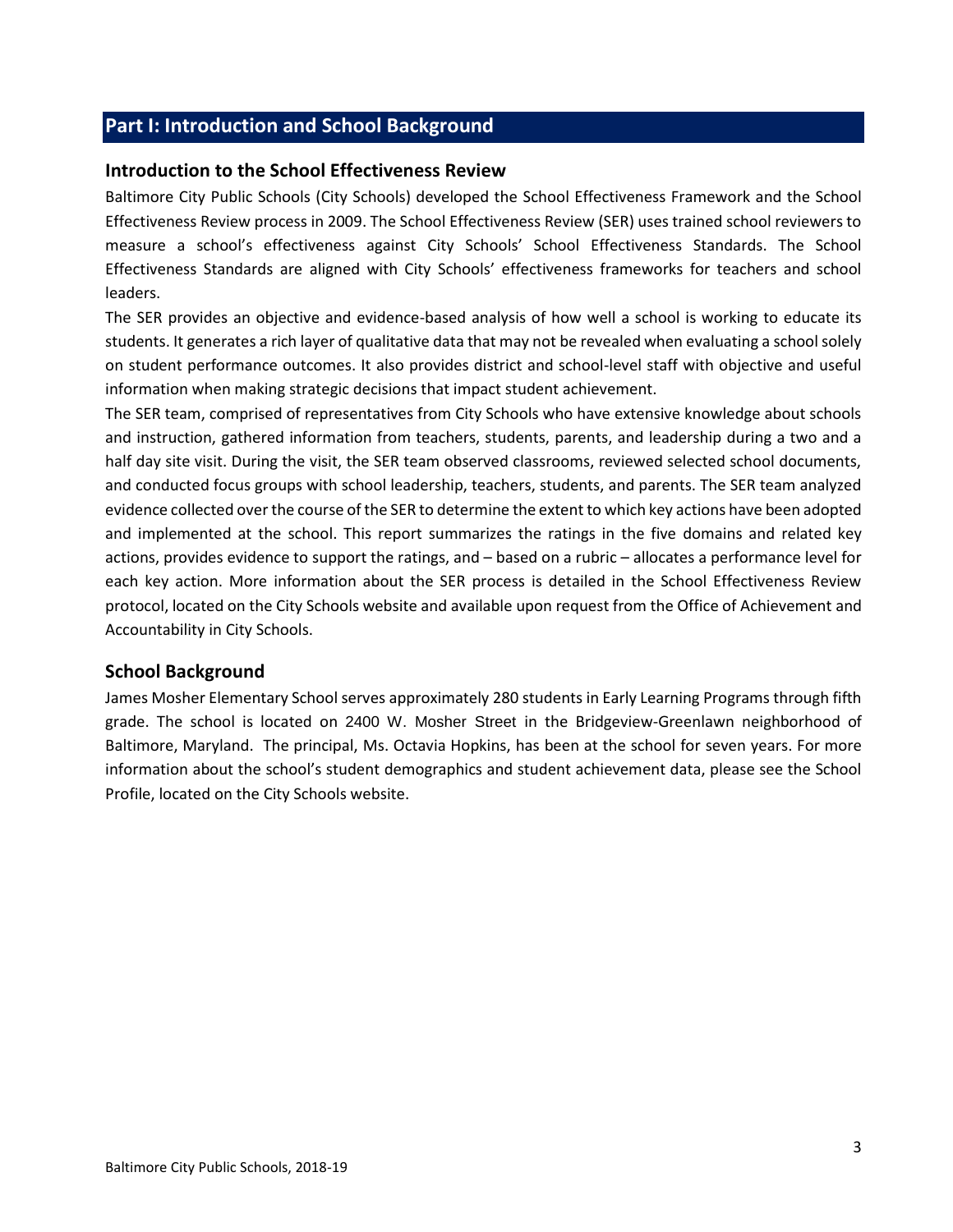# <span id="page-3-0"></span>**Part II: Summary of Performance Levels**

Based on trends found in the collected evidence, the SER team assigns a performance level to each key action.

|                                                                                          | <b>Domains</b>                                                                                                                                                                                                                   |                                                                                                                                                                              |                              |                                                                                           |                                  |
|------------------------------------------------------------------------------------------|----------------------------------------------------------------------------------------------------------------------------------------------------------------------------------------------------------------------------------|------------------------------------------------------------------------------------------------------------------------------------------------------------------------------|------------------------------|-------------------------------------------------------------------------------------------|----------------------------------|
| and Key Actions                                                                          |                                                                                                                                                                                                                                  | Level 4:<br><b>Highly Effective</b>                                                                                                                                          | Level 3:<br><b>Effective</b> | Level 2:<br><b>Developing</b>                                                             | Level 1:<br><b>Not Effective</b> |
|                                                                                          |                                                                                                                                                                                                                                  | <b>Domain 1: Highly Effective Instruction</b>                                                                                                                                |                              |                                                                                           |                                  |
|                                                                                          |                                                                                                                                                                                                                                  |                                                                                                                                                                              |                              |                                                                                           |                                  |
|                                                                                          |                                                                                                                                                                                                                                  | 1.1 School leadership supports highly effective instruction.                                                                                                                 |                              |                                                                                           | <b>Effective</b>                 |
|                                                                                          | 1.2 Teachers use multiple data sources to adjust practice.<br><b>Developing</b>                                                                                                                                                  |                                                                                                                                                                              |                              |                                                                                           |                                  |
|                                                                                          | 1.3 Teachers deliver highly effective instruction.<br><b>Developing</b>                                                                                                                                                          |                                                                                                                                                                              |                              |                                                                                           |                                  |
| 1.4 Teachers establish a classroom environment in which teaching and learning can occur. |                                                                                                                                                                                                                                  |                                                                                                                                                                              | <b>Effective</b>             |                                                                                           |                                  |
|                                                                                          | <b>Domain 2: Talented People</b>                                                                                                                                                                                                 |                                                                                                                                                                              |                              |                                                                                           |                                  |
|                                                                                          |                                                                                                                                                                                                                                  | skills and beliefs meet the needs of the school.                                                                                                                             |                              | 2.1 The school implements systems to select and retain effective teachers and staff whose | <b>Developing</b>                |
|                                                                                          | 2.2 The school makes full use of the evaluation system to develop faculty and staff capacity<br>through school-wide reflection and professional development and to hold them<br><b>Effective</b><br>accountable for performance. |                                                                                                                                                                              |                              |                                                                                           |                                  |
|                                                                                          |                                                                                                                                                                                                                                  | <b>Domain 3: Vision and Engagement</b>                                                                                                                                       |                              |                                                                                           |                                  |
|                                                                                          | diversity.                                                                                                                                                                                                                       | 3.1 The school has a clear vision and mission that promotes a student-centered learning<br>environment that reflects, celebrates, and embraces student, staff, and community |                              |                                                                                           | <b>Developing</b>                |
|                                                                                          |                                                                                                                                                                                                                                  | 3.2 The school cultivates and sustains open communication and decision-making<br>opportunities with families and the community.                                              |                              |                                                                                           | <b>Effective</b>                 |
|                                                                                          |                                                                                                                                                                                                                                  | 3.3 The climate and culture of the school creates a welcoming learning environment that<br>meets the academic, social, and emotional needs of each student.                  |                              |                                                                                           | <b>Effective</b>                 |
|                                                                                          |                                                                                                                                                                                                                                  | <b>Domain 4: Strategic and Professional Management</b>                                                                                                                       |                              |                                                                                           |                                  |
|                                                                                          |                                                                                                                                                                                                                                  | 4.1 The school manages progress towards clear goals through a cycle of planning, action,<br>assessment, and adjustment.                                                      |                              |                                                                                           | <b>Developing</b>                |
|                                                                                          | 4.2 The school allocates and deploys the resources of time, human capital, and funding to<br>address the priority growth goals for student achievement.                                                                          |                                                                                                                                                                              |                              | <b>Effective</b>                                                                          |                                  |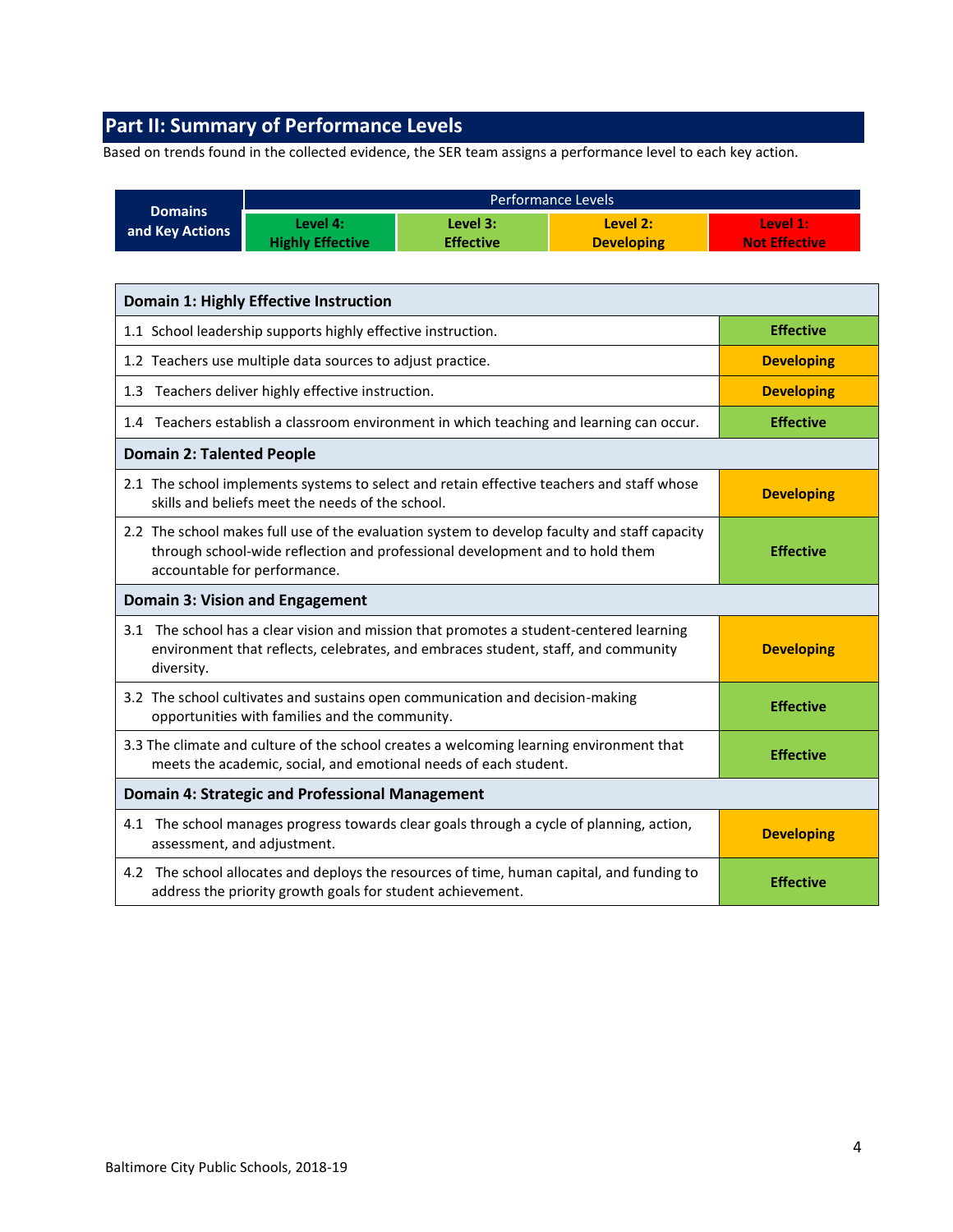# <span id="page-4-0"></span>**Part III: Findings on Domains of Effective Schools**

<span id="page-4-1"></span>

| <b>Domains</b>                                                                               | Performance Levels                  |                              |                               |                                  |  |  |
|----------------------------------------------------------------------------------------------|-------------------------------------|------------------------------|-------------------------------|----------------------------------|--|--|
| and Key Actions                                                                              | Level 4:<br><b>Highly Effective</b> | Level 3:<br><b>Effective</b> | Level 2:<br><b>Developing</b> | Level 1:<br><b>Not Effective</b> |  |  |
| <b>Domain 1: Highly Effective Instruction</b>                                                |                                     |                              |                               |                                  |  |  |
| Key action 1.1: School leadership supports highly effective instruction.<br><b>Effective</b> |                                     |                              |                               |                                  |  |  |

- School leadership ensures that teachers engage in the planning of the curricula through oversight of standards-based units, lessons, and pacing. School leadership and teachers noted that teachers use district endorsed curricula and programs such as Wit & Wisdom, Eureka, SABES (STEM Achievement in Baltimore Elementary Schools) and Fundations. School leadership and teachers reported that school leadership oversees lessons and pacing through informal observations and academic planning meetings. A review of an informal observation report on lesson planning focused on standards-based objectives, gradual release, differentiation, and formative checks for understanding. A review of the September 5, 2018 academic planning agenda indicates a focus on data, long range planning, and revisiting lesson plans. A review of the Wit & Wisdom Reading Module Pacing Tracker, Eureka Math daily planning calendar and informal observations of Fundations also confirms planning oversight by school leadership.
- School leadership provides formative feedback and guidance to teachers based on the Instructional Framework that is actionable, clearly describes strengths and areas for growth, and meets the diverse needs of student learners. School leadership and teachers reported that school leadership facilitates multiple informal observations weekly. A review of informal observation reports reveals alignment with the instructional framework's "Teach" actions, as well as provides feedback around successes, challenges, and next steps. For example, one informal observation noted discussing content standards and co-planning as next steps. Both stakeholder groups also stated that feedback is provided through written communication and discussions. Teachers also reported that school leadership provides feedback during weekly academic content meetings where glows and grows are shared.
- School leadership demonstrates an understanding of data analysis and are in the process of ensuring the use of a complete student learning data-cycle. School leadership shared that teachers have analyzed BOY (beginning of year) assessments such as iReady, Amplify and ANet. In addition, school leadership stated that teachers categorize students by levels of proficiency and then develop action plans and are required to maintain data walls. A review of the 2nd grade BOY benchmark assessment for Amplify confirms that student proficiency is categorized as close, far to go, and intensive support. The document also encourages the analysis of strengths, goal setting, instructional strategies, and result indicators. Teachers confirmed this process and added that action plans include goals and strategies that support the attainment of standards. Teachers also noted that teachers use data to develop small group instruction. School leadership and teachers noted that at the time of the site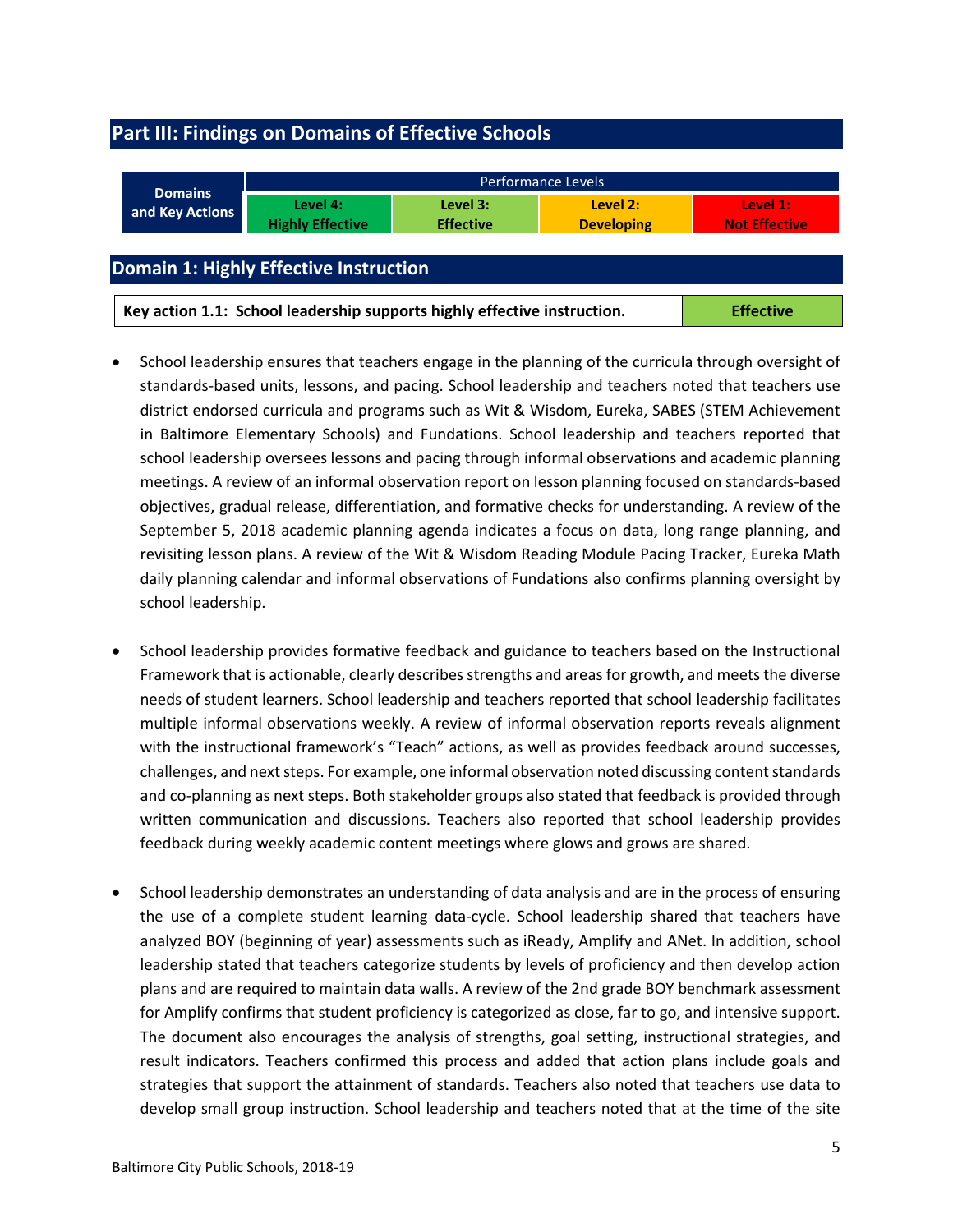visit, teachers had not completed an entire data cycle. However, school leadership notes to teachers regarding missing data confirms oversight of the data analysis process.

#### **Key action 1.2: Teachers use multiple data sources to adjust practice. Developing**

- Teachers analyze students' progress toward goals. School leadership reported that teachers analyzed last year's end of year EOY (end of year) data and this year's current beginning of year (BOY) data to establish trends and develop small groups accordingly. School leadership also noted that teachers set goals for modules, progress monitor every 3-6 weeks, and maintain action plans. Teachers confirmed the use of action plans and progress monitoring and added the use of data walls and exit tickets to track and assess student performance. A review of a third-grade math re-teach action plan based on BOY iReady data, reveals the number of students performing at varied proficiency levels, standards analysis, SMART goals, and re-teach strategies. School leadership also reported that teachers are in the process of developing SLO (Student Learning Objectives). A review of an October 15, 2018 email reveals a teacher's request for SLO support. A subsequent email confirms a meeting was scheduled with the mentor teacher to assist.
- Teachers adjust instruction; however, do not consistently plan in response to data. School leadership reported that teachers were provided a recommended template to plan daily lessons. A review of an email from school leadership regarding the lesson plan template encourages teachers to ensure that it is completed, printed and available for review by an administrator. A review of the lesson plan template reveals components such as Maryland College and Career Readiness Standards (MCCRS), lesson objectives, text dependent questions, small group instruction, and assessments. School leadership also noted that some teachers write on their plans to indicate modifications within components of the lesson. Teachers reported that some real-time adjustments or modifications include decreased pacing, strategically pairing students, the use of instructional manipulatives and online programs. Teachers also added that teachers may start the next lesson with a warm up or mini lesson on the concepts covered previously. School leadership and teachers reported that small group instruction is a primary tool in providing interventions; however, a review of some lesson plans revealed no small group information and/or a lack of differentiation.
- Teachers appropriately recommend students for some tiered interventions including limited opportunities for acceleration. School leadership and teachers reported that tiered interventions and opportunities for accelerations occur during small group instruction. However as stated above, small groups were not consistently noted in all lesson plans. In addition, school leadership and some teachers reported that the lead teacher pulls out small groups to provide additional opportunities for some students. A review of a September 27, 2018 email from the lead teacher to teachers reveals a request for a list of students in need of small group intensive supports for reading and math. School leadership and teachers also reported that teachers participated in Gifted and Advanced Learning training and have received materials; however, school leadership shared that students have not yet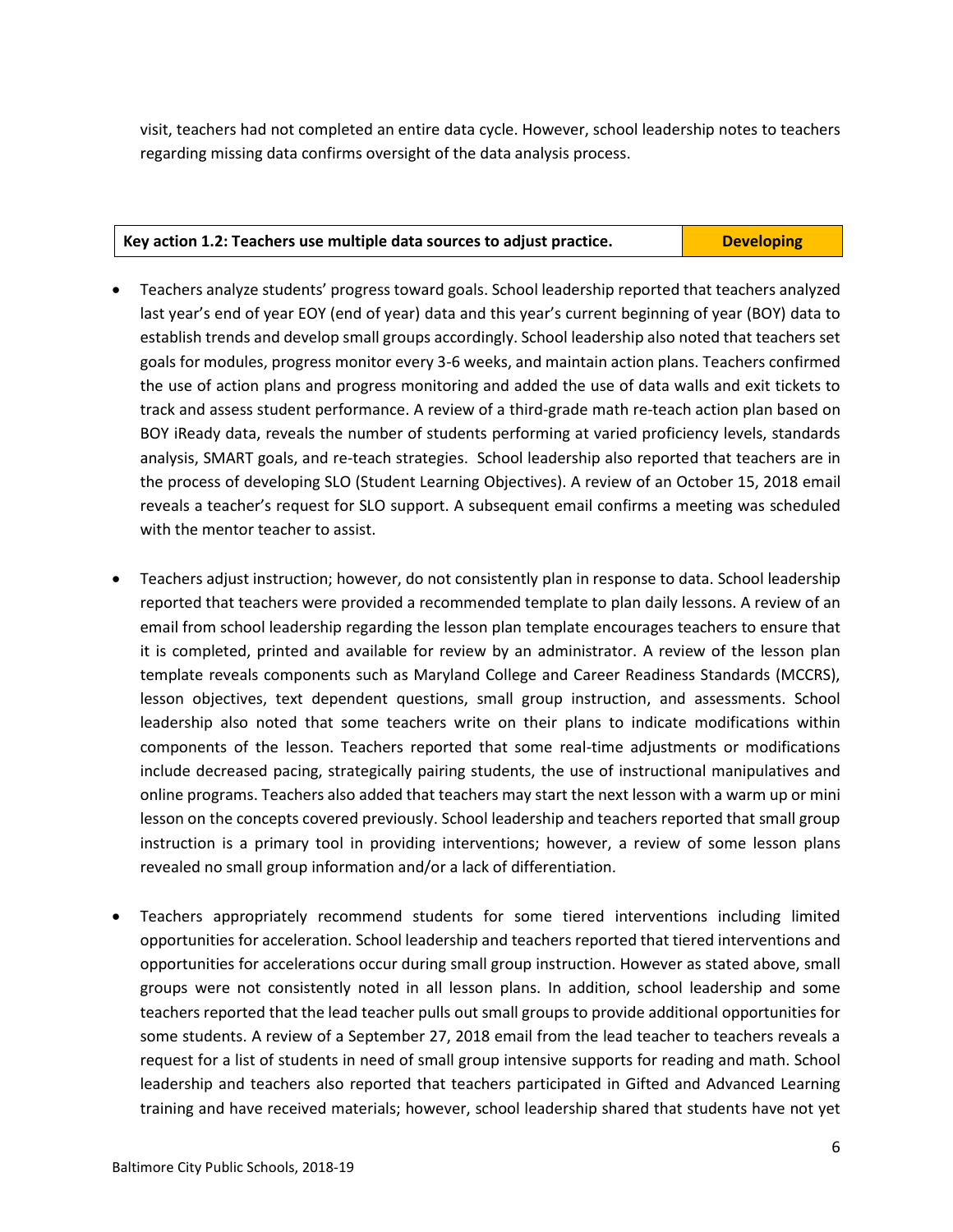been assessed and the program is not slated to start until December 2018. A review of a September 24, 2018 email regarding GAL updates 2018-19 reveals instructions for GAL sites such as GAL assessments, Individualized Learning Plans (ILPs), GAL overlay to Wit & Wisdom and GAL liaison meetings. School leadership and staff also reported that the school is also preparing its Student Support Team (SST) to begin after the first quarter. Parents noted tutoring as an intervention, but were unaware of any opportunities for acceleration.

| Key action 1.3: Teachers deliver highly effective instruction. <sup>1</sup> | <b>Developing</b> |
|-----------------------------------------------------------------------------|-------------------|
|                                                                             |                   |

- Most teachers use and communicate standards-based lesson objectives and align learning activities to the stated lesson objectives. In 88% of observed classes (n=8), the lesson objectives identified student learning outcomes and were communicated (posted, explained, or referenced) to students. For example, in one class, the lesson objective read, "Students will know and be able to take action in order to reduce negative impacts on the bay by making posters to inform the school population on how their negative actions impact the Chesapeake Bay." In 63% of classes, the learning activities and resources aligned with lesson objectives. For example, in the class noted above, students created an illustration designed to deter pollution. Students also watched a video that detailed the causes and effects of water pollution.
- Most teachers present content in various ways and emphasize key points to make content clear. In 88% of observed classes (n=8), teachers presented accurate grade level content. For instance, in one class, the lesson objective read, "Students will be able to identify what the letters (G,g) and (A,a) look and sound like by skip writing, repeating letter sounds and tracing letters." aligned with the Maryland College and Career-Readiness Standard (MCCRS): RF.K.1- Demonstrate understanding of the organization and basic features of print by recognizing and naming all upper and lowercase letters of the alphabet. In 75% of classes, teachers presented content in two or more ways to make content clear. For example, in the class mentioned above, students played alphabet games and completed tracing sheets. In 75% of classes, teachers emphasized important points to focus learning of content. Continuing with the class noted above, the teacher modeled how to write letters with the use of a graphic organizer.
- Some teachers use multiple strategies and tasks to engage all students in rigorous work. In 50% of classes (n=8), teachers scaffolded and/or differentiated tasks by providing access to rigorous grade level instruction for all students. For example, in a few classes, students used graphic organizers and manipulatives in small groups. In only 13% of classes, did students have opportunities to grapple with complex text and/or tasks. In most classes (75%), students only had opportunities to engage with

l

 $1$  Key action 1.2 evidence comes directly from classroom observations that were conducted as part of the SER. All classroom observations are twenty minutes in which the observers are looking for teachers to demonstrate components of the Instructional Framework. The completed classroom visit tool can be found in appendix A.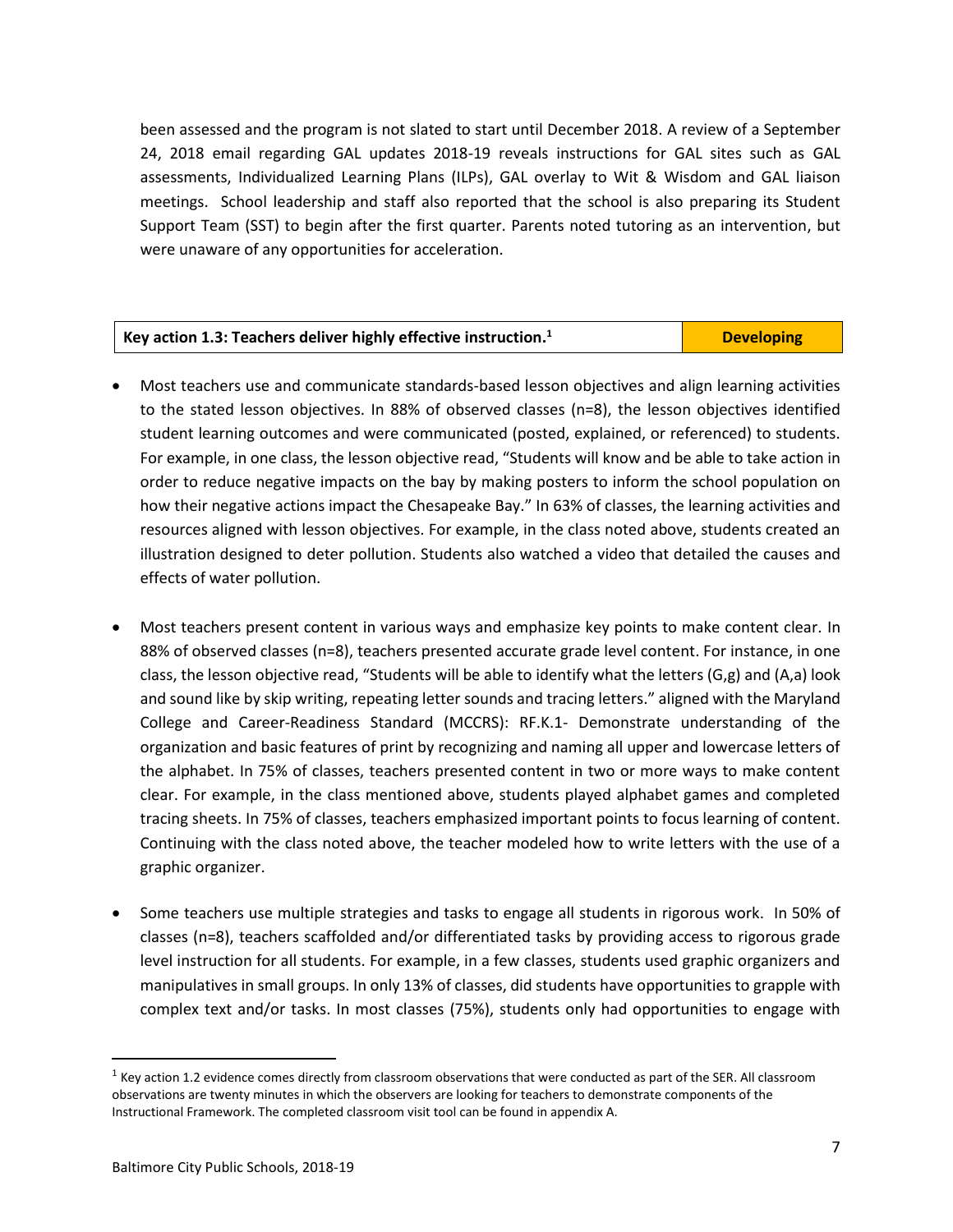complex text and rigorous tasks superficially. For instance, in some classes, teacher read aloud to students or students wrote simple sentences.

- Some teachers use evidence-dependent questioning. In 0% of observed classes (n=8), did teachers ask questions that required students to cite evidence and clearly explain their thought processes. In most classes (75%), teachers asked questions that required students to explain their thought processes or cite evidence but not both. For example, in one class, students had to discuss their understanding of the prefix "pre" and its impact on the word "prehistoric." In 75% of classes, teachers asked questions that were clear and scaffolded. In one class, the teacher asked scaffolded questions such as, "Where is the index found, in the front or back? How do the text features help you find the answer? How could you use this information to learn more about sharks?"
- Most teachers check for student understanding and provide specific academic feedback. In 75% of observed classes (n=8), teachers conducted one or more checks for understanding that yielded useful information at key points throughout the lesson. In some classes, teachers used strategies such as circulating the classroom as students worked independently or in groups, annotating the lesson objective, or asking questions to all students in the class. In 75% of classes, teachers provided specific academic feedback to communicate current progress and next steps to move forward. For example, in some classes, teachers posed probing questions to students for students to self-correct misconceptions.
- Some teachers facilitate student-to-student interaction and academic talk. In only 38% of classes (n=8), did teachers provide multiple or extended opportunities for student-to-student interactions. For example, students worked in groups and/or participated in class discussions. However, in most classes (50%), teachers did not provide opportunities for student-to-student interaction. In 0% of students-to-student interactions, were students engaged in discussions with their peers to make meaning of the content or deepen their understanding. In most classes(63%), students did not engage in discussions with their peers to make meaning of content or deepen their understanding.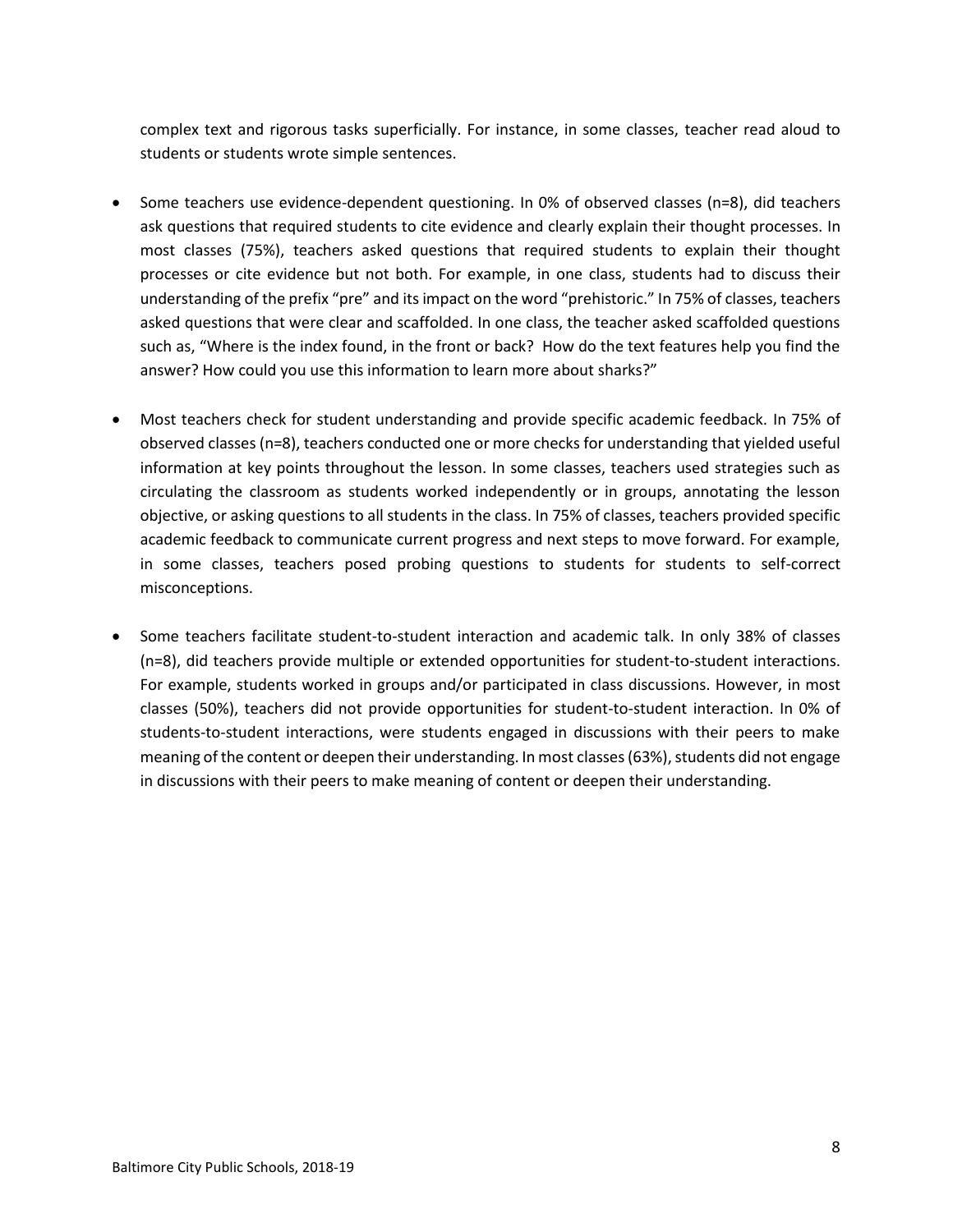#### **Key action 1.4: Teachers establish a classroom environment in which teaching and learning can occur. <sup>2</sup>**

- Most teachers implement routines to maximize instructional time. In 75% of observed classes (n=8), students were idle for less than two minutes while waiting for the teachers. Teachers were generally prepared for the lesson with appropriate materials and resources. However, in only 25% of classes, did routines and procedures run smoothly with minimal or no prompting from the teachers. In most classes (75%), routines and procedures did run smoothly with some prompting from the teachers to include repetition of directions.
- Teachers build a positive, learning-focused classroom culture. In 88% of classes (n=8), teacherinitiated interactions with students were positive and respectful. For instance, teachers praised students who were on task and offered to help students who needed additional assistance. Also in 88% of classes, student-initiated interactions with teachers were positive and respectful. Finally, in 75% of classes, student-to-student interactions were also positive and respectful.
- Most teachers reinforce positive behavior and redirect off-task or challenging behavior, when necessary. In 88% of classes (n=8), teachers promoted and/or reinforced positive behavior. For example, in one class, a teacher provided points for good behavior. However, in only 38% of classes, were students on-task and active participants in classwork and discussions. In most classes (63%), some students exhibited frequent off-task behaviors in the classroom and/or most students exhibited occasional off-task behavior in the classroom. For example, in one class, students quarreled about a pencil. Finally, in 63% of classes, teachers addressed behavioral issues (if any) with minimal interruption (2 minutes or less) to instructional time. In most cases, teachers addressed behavioral concerns quickly.

l

 $<sup>2</sup>$  Key action 1.5 evidence comes directly from classroom observations that were conducted as part of the SER. All classroom</sup> observations are twenty minutes in which the observers are looking for teachers to demonstrate components of the Instructional Framework. The completed classroom visit tool can be found in appendix A.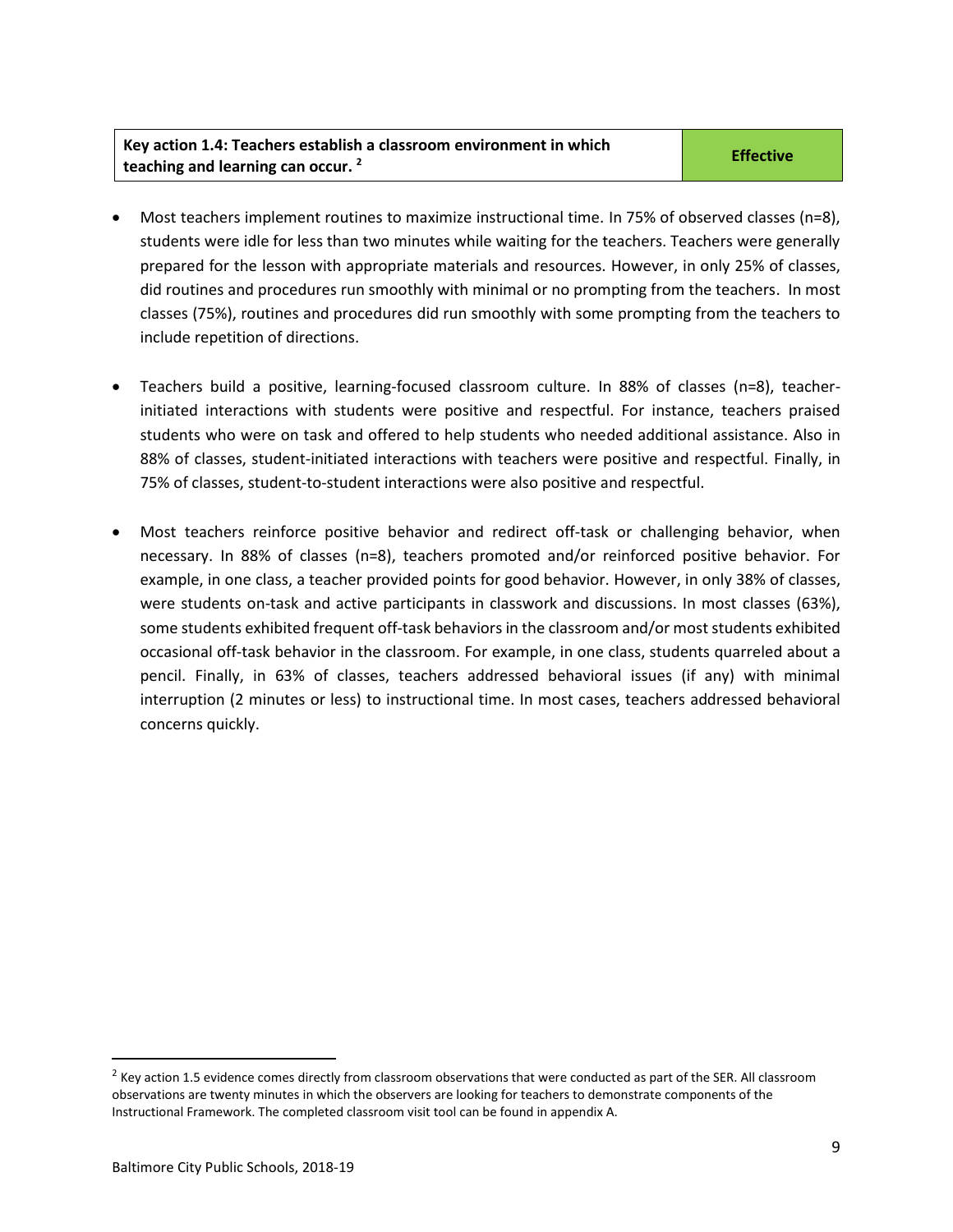#### <span id="page-9-0"></span>**Domain 2: Talented People**

**Key action 2.1: The school implements systems to select and retain effective teachers and staff whose skills and beliefs meet the needs of the school.**

**Developing**

- School leadership has created and implemented organizational structures for selection and retention across staffing positions that addresses student well-being and academic performance. School leadership shared that data was considered when developing the school's staffing structure. According to school leadership, third and fifth grades are departmentalized (fourth grade was not departmentalized because fourth grade enrollment only required one teacher), early career teachers were paired with veterans, and teachers shifted grades because their students have demonstrated growth on standardized assessments. A review of instructional schedules confirms the departmentalization of grades 3 and 5. Teachers also shared that they may loop (i.e. follow their students to the next grade) with their class. School leadership and teachers confirmed lead teachers and para educators to support student achievement. Both stakeholder groups also noted physical education, music, and computer science as available resource classes for students. As it relates to student support, school leadership, teachers and staff reported a school social worker, para educator, ITA, psychologist, special educators, and University of Maryland clinicians. A review of a staffing roster confirms these positions. Regarding the retention of effective staff, school leadership shared that some staff left the school district for other opportunities; however, remaining staff are supported through the lead teacher and Professional Learning Communities hosted afterschool. Teachers confirmed the assistance of the lead teacher and added that they enjoy working with school leadership and other staff. Teachers also reported that school leadership cares about them and provides opportunities for teachers to grow professionally.
- School leadership proactively recruits candidates using some stakeholders and a measure to assess each candidate's qualifications in alignment with school needs. School leadership shared that the principal sends out intent forms to pre-assess potential vacancies. A review of emails from school leadership to the Office of Human Capital reveals exchanges regarding vacant positions. School leadership also reported that the school participates in the district's hiring fair. A review of a district hiring fair ticket confirms a reservation to this event. Teachers confirmed the hiring fair as a part of the recruitment process and reported a partnership with Teach For America (TFA). School leadership and teachers also reported that candidates provided resumes and were assessed through interviews with school leadership. School leadership noted that teachers were unavailable to serve on the interview panel because of summer hiring. Finally, school leadership and teachers reported that candidates did not provide demonstration lessons.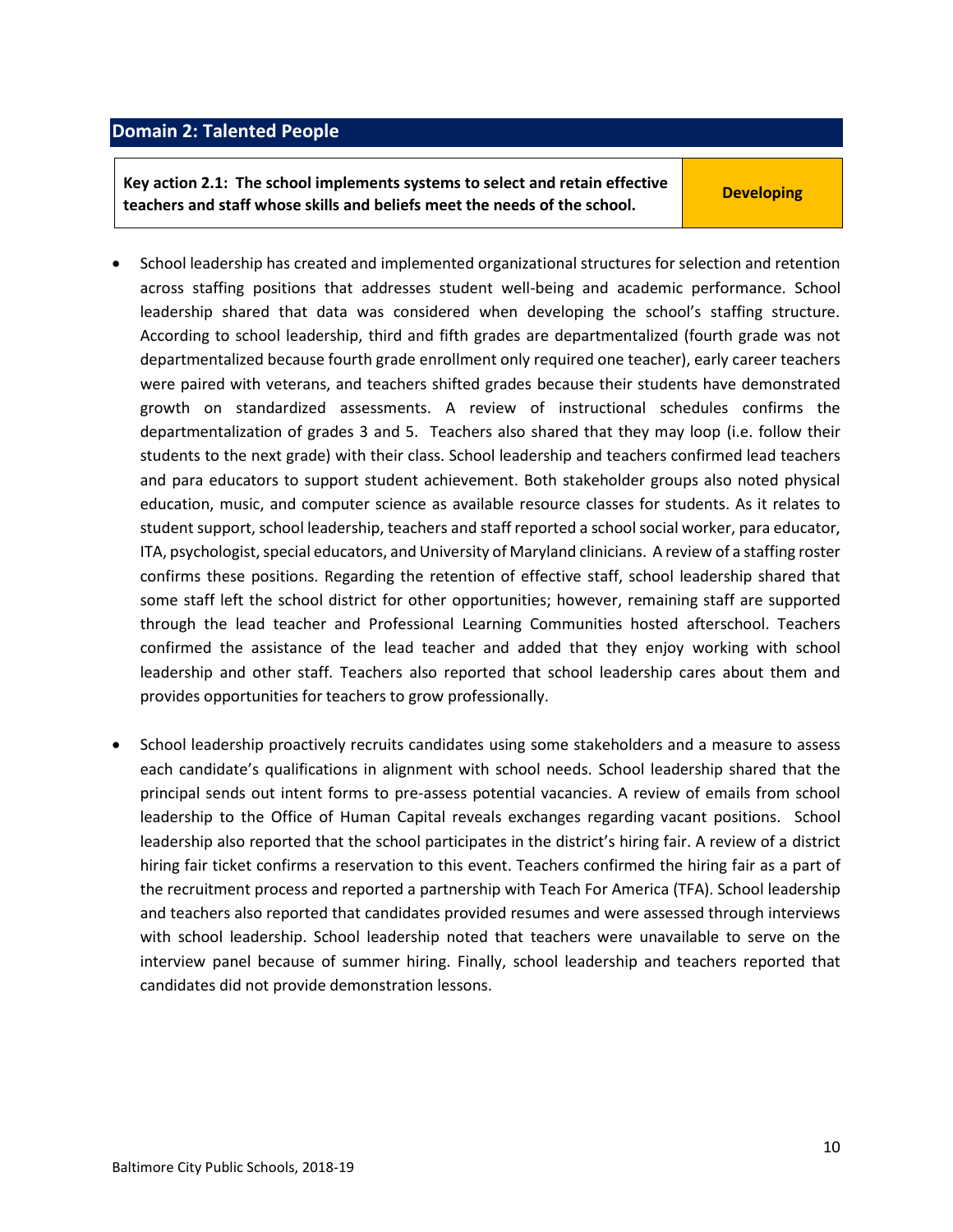• School leadership ensures the implementation of mentoring/induction programs, when applicable, to support the development of most new teachers and staff and monitors the program's effectiveness. School leadership and teachers reported that the school has a mentor for early career teachers. School leadership added that the mentor officially meets with mentees twice per month and documents supports in Learning Zone. A review of the Learning Zone time tracker reveals that the mentor has met with some early career teachers on an average of 52 minutes per session to discuss topic such as special education and academic data. School leadership also added that mentor supports include coteaching and classroom observations. Teachers added that the mentor assists mentees with classroom set up, lesson planning, analyzing data, and developing Student Learning Outcomes. School leadership and teachers reported that school leadership meets with the mentor to monitor the program. However, not all early career teachers could speak to direct support from a mentor. A review of Learning Zone documentation only confirms supports for first year teachers. Regarding induction, school leadership and teachers reported that teachers who are new to the school attended a sitebased orientation during the August 2018 professional development sessions.

| Key action 2.2: The school makes full use of the evaluation system to  |                  |
|------------------------------------------------------------------------|------------------|
| develop faculty and staff capacity through school-wide reflection and  | <b>Effective</b> |
| professional development and to hold them accountable for performance. |                  |

• School leadership reinforces performance expectation for all staff and allocates time to support staff in meeting those expectations. School leadership and teachers reported that teachers participated in initial planning conferences where Individual Development Plans were discussed or completed. School leadership added that topics discussed in the conference included student data, strategies, behaviors, and parental outreach. A review of the staff handbook confirms expectations for the initial planning conference. An October 1, 2018 memorandum from school leadership to teachers regarding initial planning conferences shows details about schedules and deadlines, expectations, and student artifacts. School leadership facilitated a presentation on the district's attendance and reliability policy which was confirmed by staff meeting agenda which included a PowerPoint presentation on attendance and reliability. A review of an email from school leadership to the district office reveals some attendance and reliability concerns at the school. Teachers reported that school leadership also shared expectations for the formal evaluation process which includes a memorandum that outlines the process, a pre-observation conference to discuss look-fors and expectations, an observation, and a post observation where feedback associated with the Instructional Framework is provided, student artifacts are reviewed, and next steps considered. School leadership shared that schedules for formal evaluations have not been disseminated to staff because the timeline for observations has not yet begun.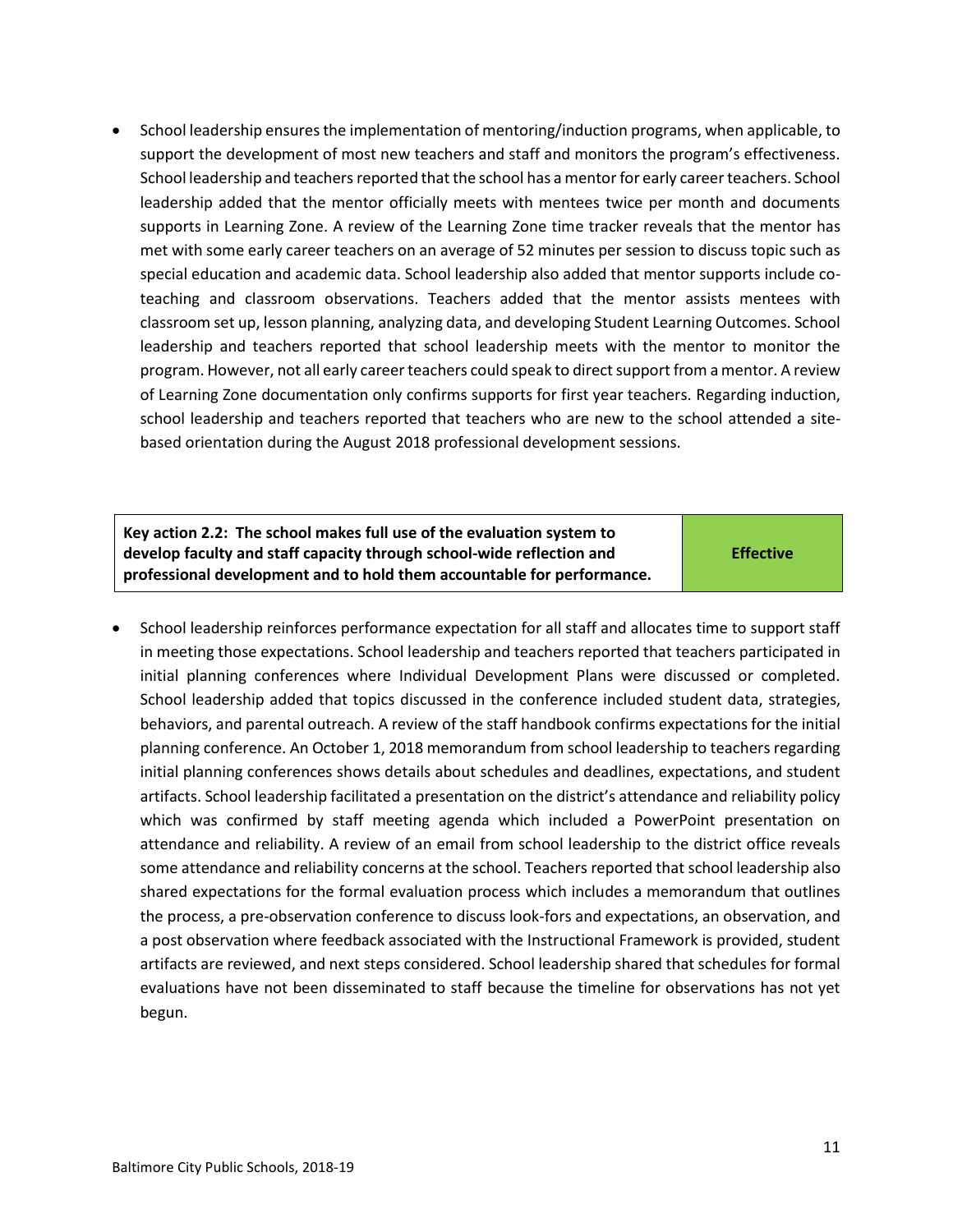- School leadership uses multiple methods to provide timely support and interventions to struggling teachers and staff as indicated by data and/or informal or formal observations. School leadership and teachers reported that struggling teachers are identified through informal observations as well as teachers self-identifying their needs to school leadership. School leadership shared that struggling teachers receive additional informal observations and support through co-planning, co-teaching, unpacking content standards and developing small groups. Teachers confirmed these supports and added modeling as another aid provided by school leadership. Teachers also noted that assistance is available during academic planning meetings. An email from school leadership to the lead teacher regarding targeted supports for one teacher confirms that the lead teacher is a resource for struggling teachers. Further, a series of observation feedback logs for one teacher were provided which noted concerns with classroom transitions and process charts.
- School leadership engages all staff in differentiated professional development based on identified needs and in alignment with the school's instructional vision and the Instructional Framework. School leadership reported that the school's instructional vision includes the use of technology such as Google Classroom and Reading A-Z and small group instruction. Teachers confirmed small group instruction and added student-to-student conversations as another component of the instructional vision. A review of an October 10, 2018 email regarding academic planning time reveals topics such as small groups and data. Teachers reported participating in professional development sessions on technology, iReady, Wit & Wisdom, Gifted and Advanced Learners (GAL), and SABES. A review of an August 30, 2018 school-based professional development agenda confirms sessions on planning and curricula. School leadership and teachers noted the professional development opportunities are sometimes differentiated by grade level or content.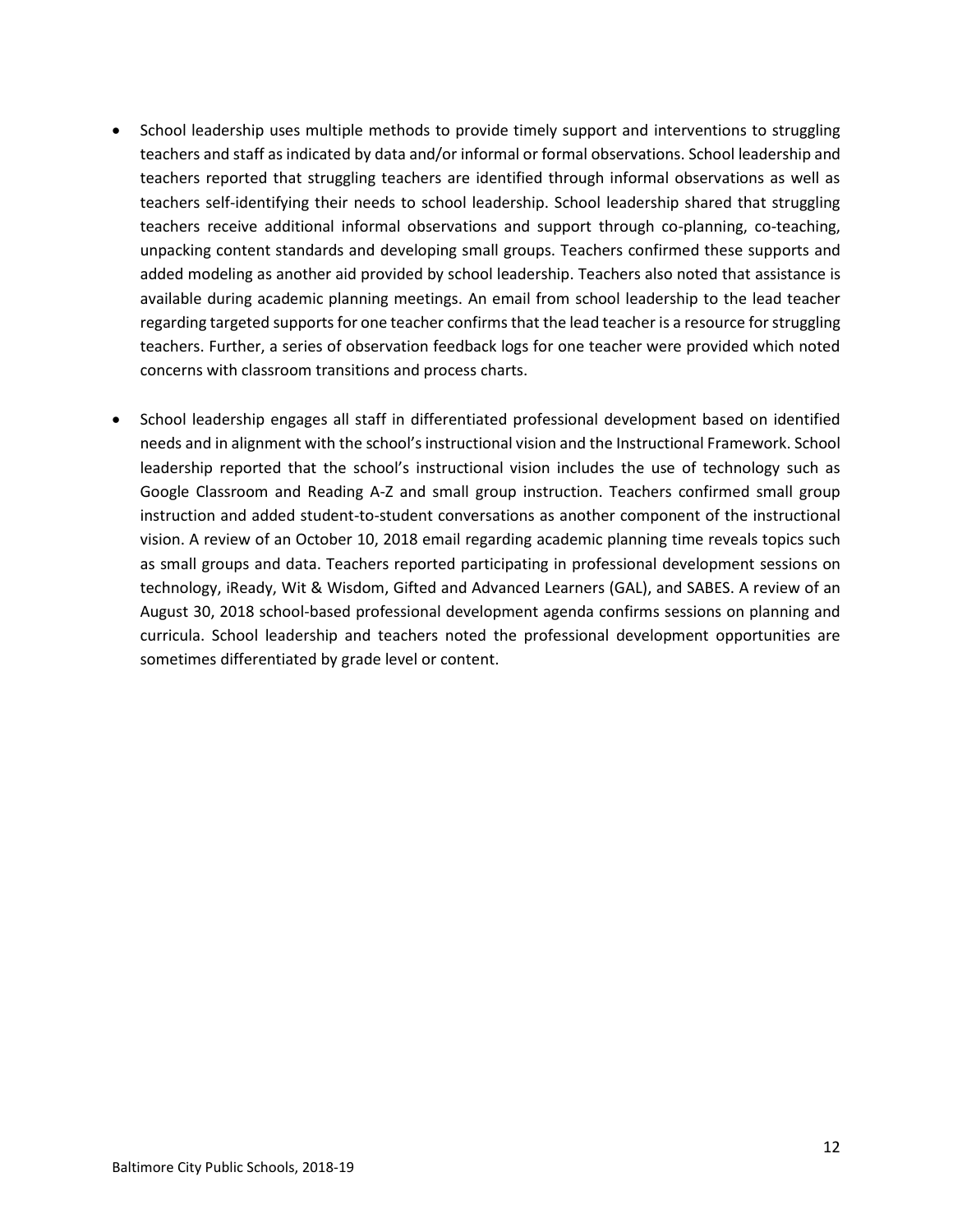## <span id="page-12-0"></span>**Domain 3: Vision and Engagement**

**Key action 3.1: The school has a clear vision and mission that promotes a student-centered learning environment that reflects, celebrates, and embraces student, staff, and community diversity.**

**Developing**

- The school has created communication systems so that the school community shares some understanding of, and commitment to, the school mission, vision, and values, including some understanding of strategic goals and initiatives that support high student achievement. According to the school handbook, the mission encourages all stakeholders to create an instructional environment that addresses the needs and interests of students as they receive an educational program that enhances each student's intellectual, social, moral, and emotional growth. School leadership mentioned a safe and successful, holistic learning environment that prepares students for college and the workforce; however, stakeholder groups were unable to articulate the mission and vision as noted in the handbook. When asked about the mission and vision, some teachers noted the district's 3-year plan, while others reported perseverance and success in reading. Parents shared that the school's mission is to create leaders for society. According to students, the mission involves being smart and growing. According to school leadership, initiatives aligned to the mission include the supports of the Instructional Leadership Team, volunteer opportunities, American Education week, and exposure to colleges and universities. A review of a letter from the Collegebound Foundation to school leadership reveals the school's participation in the 2018 college awareness month contest. Teachers added that other mission-aligned initiatives include the School Family Council and the James Mosher Baseball League. Parents noted the student safety patrol as an aligned initiative. School leadership shared that the mission was communicated at the Back to School Night. Teachers confirmed that the mission was shared during family events and through posters. A review of the Back to School Night PowerPoint reveals slides on the vision, schoolwide goals, and programs/clubs. Parents and students reported that the mission was articulated through announcements .
- School leadership ensures that the school's programs are aligned with the school's mission and vision, are somewhat culturally relevant and incorporates some skills for 21st century success. School leadership reported that the curricula expose students to different cultures. Students shared that they are reading books on Native Americans, Ruby Bridges, and Dr. Martin Luther King. Teachers, staff, and students added that the school hosts programs that celebrate Black History, women in history, and holidays around the world. A review of last year's programs for the Black History and Winter Event were provided to confirm the celebrations as annual occurrences. School leadership, teachers, and staff also mentioned field trips to the Pumpkin Patch, Fleet Week, and Fire Museum as examples of cultural exposure. School leadership, teachers and students state that the school's programming reflects 21st century learning through the use of technology. School leadership reported that some classes are equipped with working Smartboards and document cameras. Teachers and staff noted that students have access to online resources such as ABC Mouse, Flocabulary, and Reading A to Z. Teachers also reported that students receive technology education as a resource class, which a review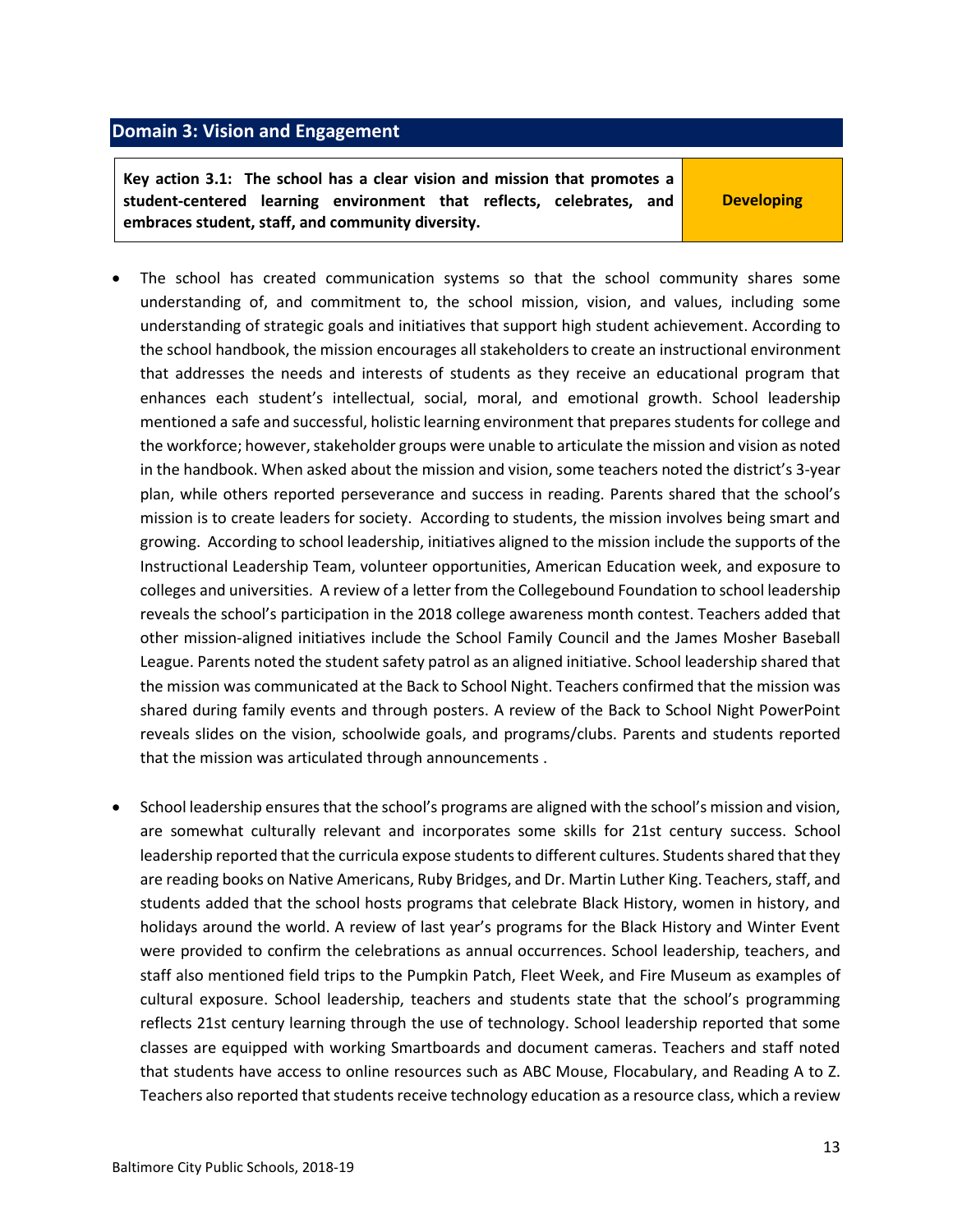of the instructional schedule confirmed. School leadership, teachers, and students also reported that City Schools' curricula such as Wit & Wisdom supports 21st century learning. School leadership reported that the curricula includes high quality questions and a focus on writing. Students confirmed the increase in writing in their classes. A review of student artifacts reveals writing samples (in multiparagraph format) related to college and career readiness. Finally, teachers added that students are required to think deeper and be more analytical.

The school implements and monitors school protocols aligned with the school mission that create an environment where students, staff, and families feel welcomed and safe. All stakeholder groups reported that the school has a welcoming environment. School leadership reported an open-door policy and noted that the school operates as a community school. School leadership, teachers, staff, and parents shared that everyone is greeted as they travel throughout the building. Teachers also stated that the school's posting, decorations, and colors make the building attractive. School leadership confirmed the bright décor, and added that the school has a welcome mat, welcome tree, welcome board, and pictures of staff. Staff reported that student work is displayed in classes and hallways. The site visit team observed student work posted throughout the building. Parents shared that the front office staff is welcoming. All stakeholder groups reported that the school is physically safe. School leadership and teachers reported that the school has implemented visitors and dismissal policies. Teachers added the student safety patrol, locked doors, and staff posts throughout the building as measures that align with physical safety. Students confirmed the student safety patrol and added school drills and security cameras as other means to maintain physical safety. A review of a staff meeting agenda notes a topic on school drills. Further, a review of the student handbook also confirms school drills and addresses other safety protocol such as visitors and dismissal policies. As it relates to emotional safety, all stakeholder groups reported that students and adults have people at the school to confide if necessary. School leadership and teachers stated that bullying is not an issue. However, students reported that bullying is sometimes an issue, but added that its quickly resolved through conversations and schoolwide presentations. School leadership shared that it monitors the effectiveness of school safety measures through walkie-talkie communication. Teachers noted school leadership's oversight of safety procedures through committee meetings, observations, and emails.

**Key action 3.2: The school cultivates and sustains open communication and decision-making opportunities with families and the community.**

**Effective**

• The school employs a variety of regular communication systems with families about school-wide and individual student progress. School leadership, teachers, parents, and students shared that the school uses flyers, newsletters, phone calls, and the parent bulletin board to communicate about schoolwide progress. One classroom newsletter welcomed parents to the start of the school year and invited families to attend Back to School Night. Regarding communication of individual student progress, school leadership noted communication through daily behavior charts, progress reports,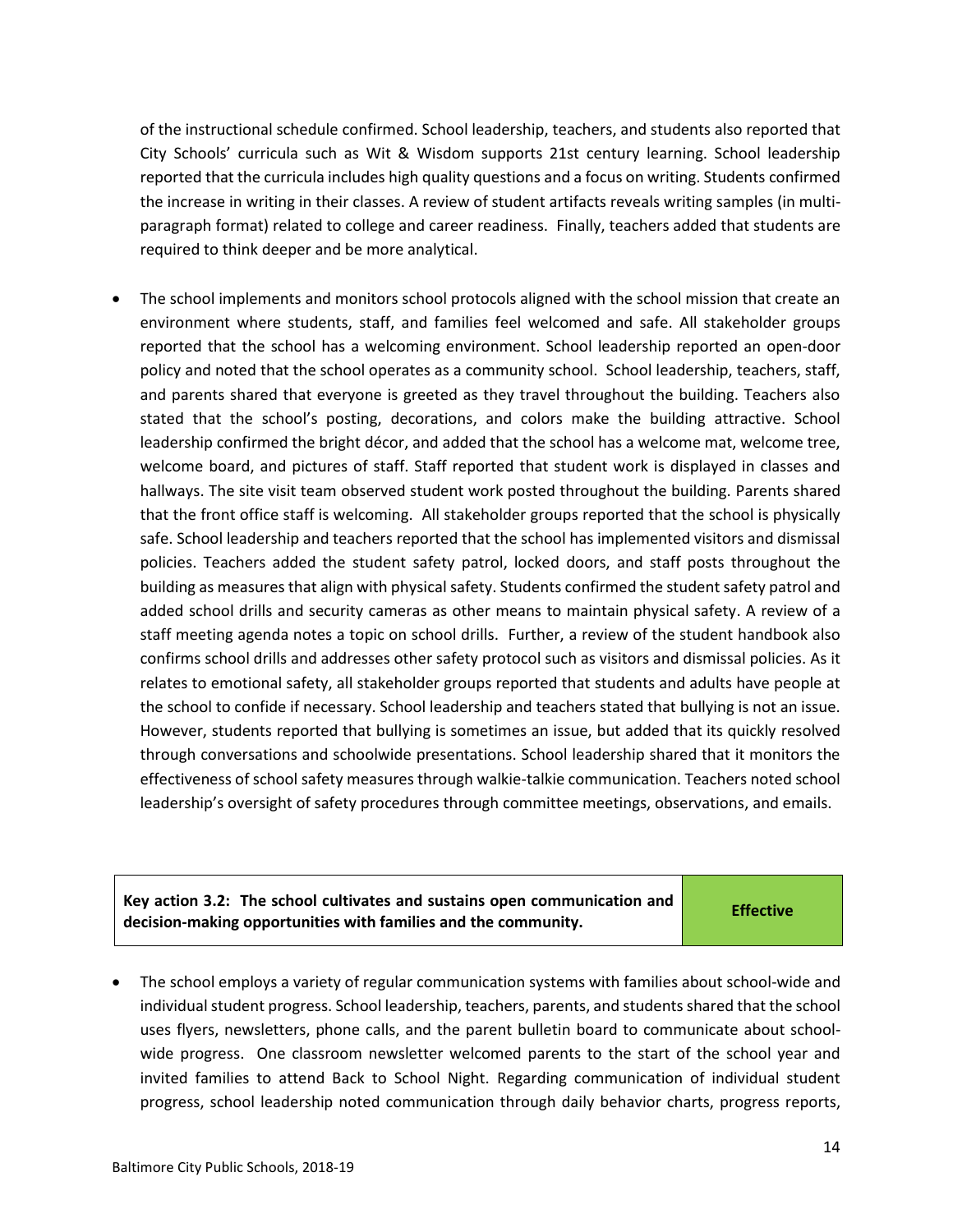and newsletters. Teachers confirmed class newsletters and added meetings with school leadership and quarterly progress reports as opportunities to communicate with families. Students noted permission slips, surveys, and Class Dojo as modes of communication. A review of individualized attendance letters confirms that the school communicates student-specific information and goals to families. All stakeholder reported that communication on school-wide and individual student progress is available in languages other than English when applicable. All stakeholders noted that communication is both timely and routine.

- The school builds strong relationships with some community stakeholders and leverage resources to meet the needs of students and the school. School leadership reported that the school builds strong relationships by inviting the community to quarterly award ceremonies and events such as Muffins for Moms, Donuts for Dad, and American Education week offerings. School leadership reported that families volunteer their time and talents by chaperoning field trips, supporting classroom instruction, assisting with breakfast in the cafeteria, monitoring during dismissal, and preparing for PBIS incentive events. Teachers and families confirmed that families volunteer in classrooms and the cafeteria. A review of the Volunteers Needed document reveals areas of need and available times for volunteers. Students added that families volunteer to support the Fruit and Vegetable program. Regarding community partnerships, school leadership, teachers and parents noted support from the James Mosher Baseball League (provides PBIS incentives) and Holy Trinity Church (donates supplies and read to students).
- The school provides a variety of opportunities for families to participate in or provide feedback on appropriate school-wide decisions and improvement efforts. School leadership, teachers, and families reported that the school has a School Family Council (SFC) and a Parent Involvement Committee that meets monthly. A review of the September 25, 2018 Parent Involvement Committee meeting agenda notes reveals topics on the Harvest Fest, afterschool clubs, and goals. According to teachers, the SFC has met to discuss the school's budget and hiring. School leadership reported that the first SFC meeting was combined with the Back to School Night. A review of the meeting's presentation notes topics on staffing, volunteerism, family events and budget. According to the school handbooks, School Family Council meetings are scheduled for the third Wednesday of each month. Students confirmed that families completed surveys and learned of school information during Back to School Night. A review of parent surveys reveals family input on family workshops, opportunities to volunteer, and preferred methods of communication. School leadership reported that family meetings were scheduled according to family feedback and availability. Teachers mentioned that trips such as the Pumpkin Patch and the Fire Museum derived from family feedback.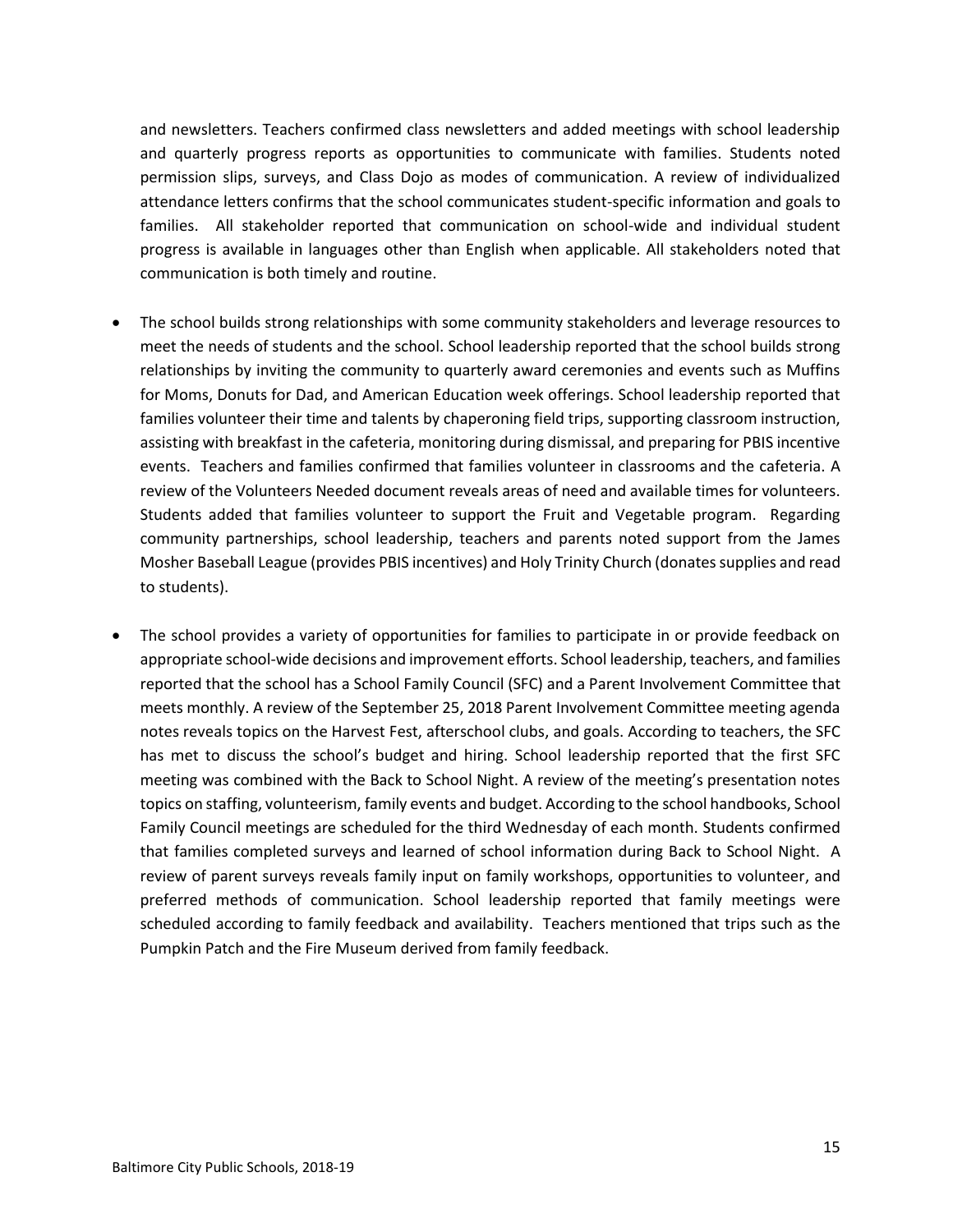**Key action 3.3: The climate and culture of the school creates a welcoming learning environment that meets the academic, social, and emotional needs of each student.** 

**Effective**

- School leadership establishes multiple tools and routines for frequent and timely communication with teachers and staff members regarding policies, progress, and school culture. School leadership reported that teachers and staff sign (to confirm receipt) and review the staff handbook at the beginning of the school year and during monthly staff meetings. School leadership added communication is shared with teachers and staff during weekly academic planning, and monthly mentor meetings. Teachers confirmed the use of the staff handbook and listed staff meetings, memos, emails, and the Initial Planning Conference as opportunities to communicate with teachers and staff. Most teachers reported that communication is timely and routine.
- School leadership establishes structures to recognize and celebrate student and staff achievements and value. School leadership and teachers reported that they follow the school's motto, "Every student, every subject, every day" as demonstrating value for students. School leadership, teachers, and parents shared that the school recognizes student birthdays, hosts quarterly award ceremonies (honor roll, improved behavior, uniform, citizenship etc.), PBIS events, student of the month celebrations, and posts student work. A review of emails and pictures confirms birthday and students of the month celebrations. Students noted pizza parties and Fun Day as opportunities to recognize their achievements. Regarding recognition of staff, school leadership shared that staff were celebrated at the start of the school year and received school shirts. The site team observed staff wearing the shirts and other school paraphernalia. School leadership and teachers also noted staff outing events such as Dave and Buster and bowling as other ways the staff are recognized and celebrated. Teachers also shared that teachers bond and collaborate during committee and collaborative planning meetings. Staff also reported that they enjoy working with colleagues, love their jobs and feel valued.
- The school develops limited proactive systems that support individual students' social, emotional, and socioeconomic needs. As it relates to proactive socioemotional supports, school leadership, teachers and parents reported that the school has partnered with the University of Maryland to provide mental health clinicians for students. A review of the University of Maryland School Mental Health Program (SMHP) mission and services align with stakeholders' claims. School leadership, teachers, and parents also noted that the school has employed a social worker, psychologist, special educator, and IEP chair to comprise the school's Student Support Team (SST). School leadership reported that SST will convene meetings in November 2018. Teachers communicated a need for student mentoring programs but shared that the school offers Boys and Girls Scouts. A review of a Parent Involvement Committee agenda confirms Girls Scouts as a partner. School leadership reported that Mentoring Men Mondays will begin this fall. School leadership also noted that opportunities such as sports, yoga, dance, and the student safety patrol supports socioemotional wellness. A review of the JMES Safety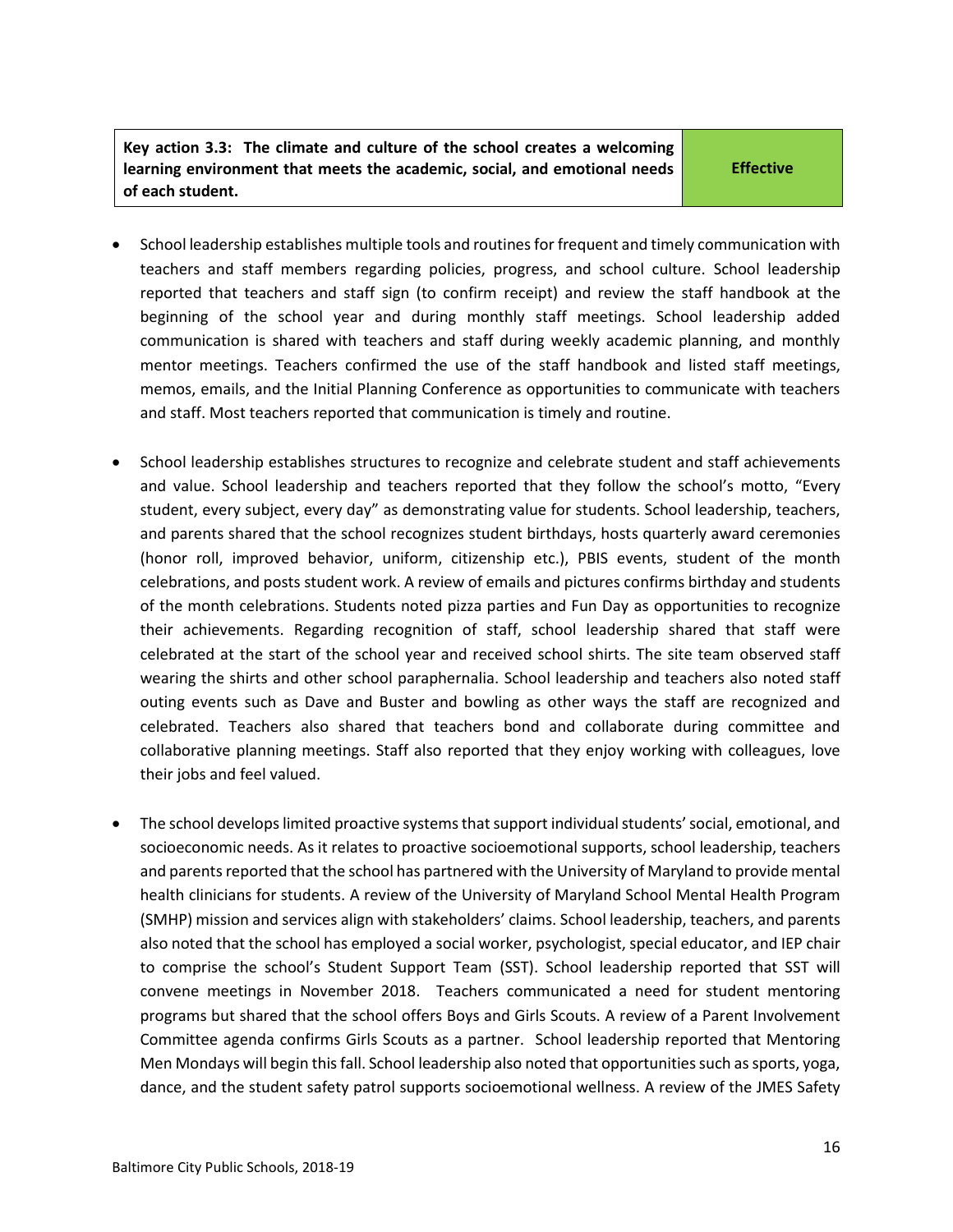<span id="page-16-0"></span>Patrol Pledge reveals an emphasis on setting a good example, obeying teachers, and striving to earn the respect of fellow students. Regarding proactive socioeconomic needs, school leadership reported the school offers a parent involvement room equipped with a computer for job searches as well as a paraeducator who serves as the family liaison. School leadership and teachers stated that the school hosts food drives and distributes food through the Farm Fresh program. Both stakeholder groups also noted that uniforms and other school supplies are available for students. Parents confirmed the uniform support and added the social workers helps families in need. According to school leadership and teachers, socioemotional and socioeconomic resources are communicated through word of mouth and School Family Council meetings; however, families were unable to note any current socioeconomic supports available at the school.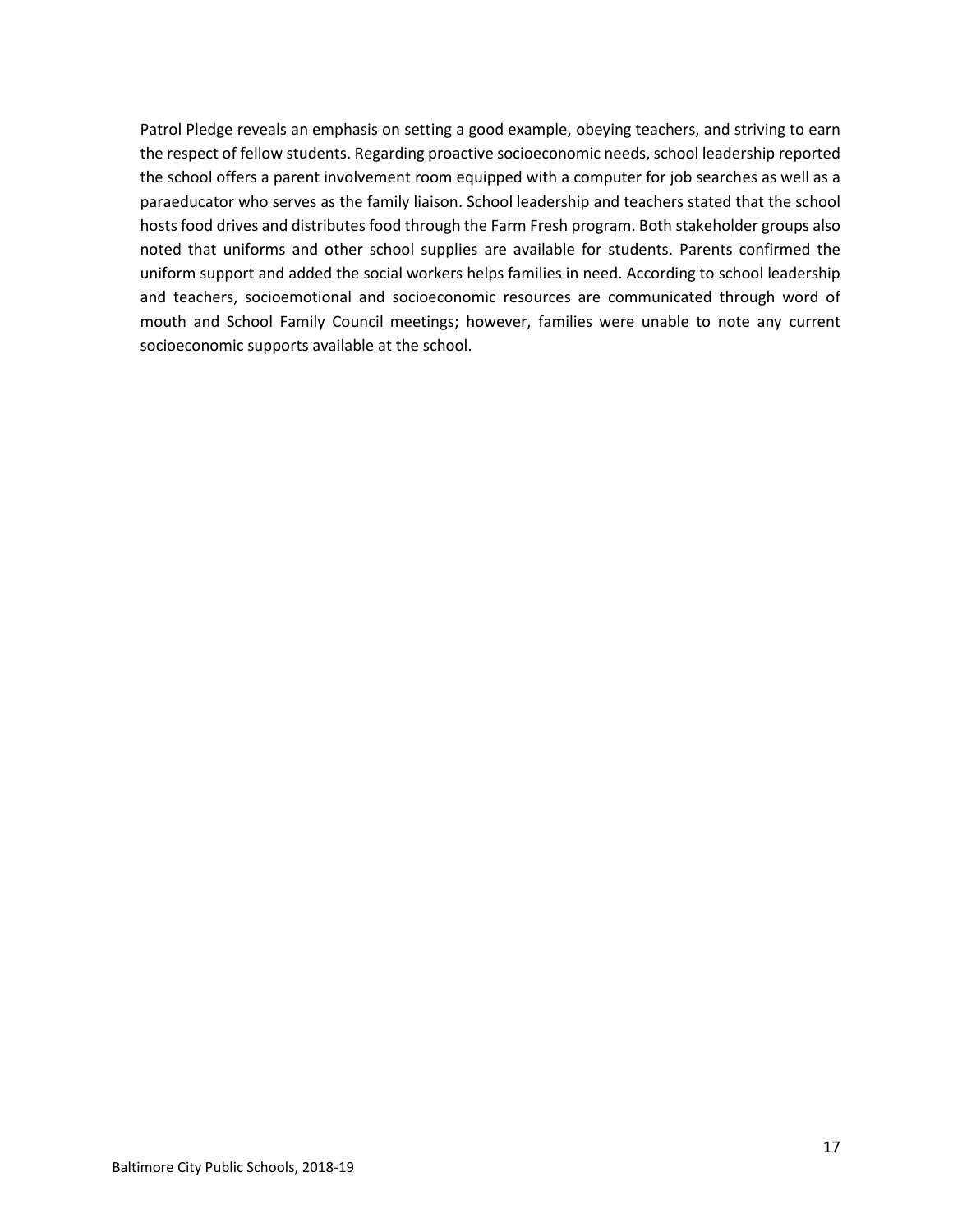#### **Domain 4: Strategic and Professional Management**

**Key action 4.1: The school manages progress towards clear goals through a cycle of planning, action, assessment, and adjustment. Cycle of planning, action, assessment, and adjustment.** 

- School leadership has established and is beginning to communicate measurable goals for improvement of student learning; however, it is unclear how school leadership collaborated with multiple stakeholders in the process. School leadership reported that schoolwide goals include a 5% increase in PARCC English-Language Arts and Math scores and a 92% student attendance rate. School leadership added that the goals were developed in collaboration with the Instructional Leader Executive Director (ILED) and the Instructional Leadership Team (ILT). Continuing, school leadership reported that schoolwide goals were discussed at Back to School Night and ILT meetings. A review of a September 24, 2018 ILT agenda reveals topics on the School Performance Plan (SPP), PARCC data and action planning. Teachers confirmed the student attendance goal of 92% and noted goals for climate data (suspensions and office referrals) connected to college and career readiness and the districts Blueprint 2020 goals. Teachers added that iReady, Amplify and PARCC are data measures aligned with schoolwide goals and stated that schoolwide goals are discussed in ILT meetings as well as academic planning meetings. However, teachers and parents were unable to speak to measurable schoolwide academic goals. A review of a September 5, 2018 academic planning agenda notes a topic on schoolwide data review and updates. The School Performance Plan notes the SY2018-19 schoolwide goals and strategies as 1) Literacy Plan – The percentage of all students scoring a 4 or 5 on PARCC ELA will increase from 6% in SY17/18 to 11% in SY18/19. 2) Math Plan – The percentage of all students scoring a 4 or 5 on PARCC Math will increase from 2.2% in SY17/18 to7%in SY18/19. 3) Student Wholeness Plan – The school will reduce the overall percentage of moderate to severely chronically absent students by 10% from 51.8% in SY17-18 to no more than 40% in SY18/19. 4) College and Career Readiness Plan – A 20% increase in the number of students who receive their first or second middle school choice from SY17/18 to SY18/19.
- School leadership collaborates with staff to develop and communicate some strategies that are aligned to school goals. School leadership reported that strategies aligned to school-wide goals includes attendance incentives (such as awards, movies and posters), convening the ILT to meet bimonthly to review and communicate data, differentiating instruction, and facilitating small groups. Teachers confirmed attendance incentives and small group instruction, but added the Student Support Team, PBIS, access to online resources (such as Reading A-Z and Flocabulary), data walls, classroom centers and exit tickets as additional strategies. Teachers shared that strategies aligned with the schoolwide goals were communicated at the beginning of the school year. According to the School Performance Plan, the SY2018-19 schoolwide strategies include 1) Literacy Plan –a lead teacher, 90 minutes academic planning session per week and Navigating Action Planning (NAP) resource. 2) Math Plan –a lead teacher, 90 minutes academic planning session per week and Navigating Action Planning (NAP) resource. 3) Student Wholeness Plan -a social worker, ITA and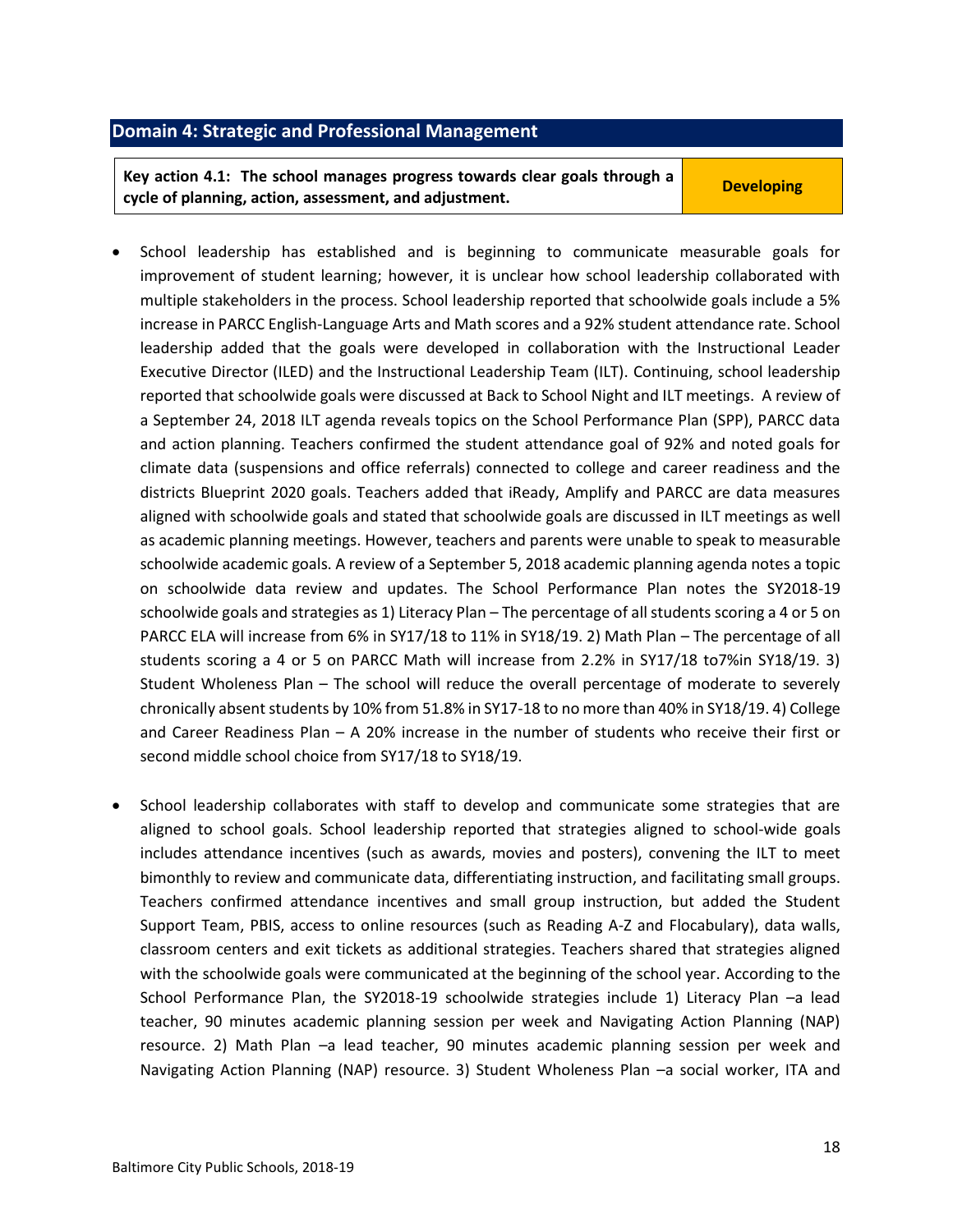regular meetings to address student support needs. 4) College and Career Readiness Plan –teachers, a middle school choice liaison, and middle school choice information sessions for families.

• School leadership and all staff participate in regular analysis of school-wide data and instructional practices to monitor progress toward goals, revisiting and adjusting action plans as needed. School leadership and teachers reported that schoolwide data is discussed in ILT and faculty meetings. School leadership added that the ILT analyzes data from assessments such as iReady, Amplify, ANET and Wit & Wisdom and shares the analysis with teachers during academic planning meeting. A review of ILT and academic planning meeting agendas confirm the analysis of schoolwide data. School leadership also reported that goals and strategies have not been adjusted thus far; however, the attendance goal may be reduced to 90%.

**Key action 4.2: The school allocates and deploys the resources of time, human capital, and funding to address the priority growth goals for student achievement.**

**Effective**

- Budget distributions and resource allocations are aligned to school goals and priorities that support equitable learning environments. School leadership reported that instructional materials, technology, field trips, and positions were purchased to support an equitable learning environment. School leadership also shared that the Individual Education Program (IEP) chair and physical education positions were increased to full time and additional classroom teachers and custodial staff were hired. Teachers and parents confirmed the additional positions and noted that teachers were added to 5th grade to reduce class sizes. Teachers also noted that the additional positions allowed for increased academic planning time. School leadership and teachers also reported that supply forms are available to request materials. A review of the Classroom Supplies Request Form reveals that teacher can request resources such as chart paper, folders, chalk etc. School leadership and most teachers felt that resources were distributed equitably. School leadership reported receiving guidance as a 21st Century School regarding purchasing technology. Teachers and parents noted that the budget was shared with the school community at the end of the last school year. Additionally, a review of the Back to School Night PowerPoint reveals information was shared on the school's budget.
- School leadership uses distributive leadership to strategically empower teachers and staff to take ownership of essential responsibilities and decisions and holds staff accountable. School leadership and teachers reported that leadership opportunities exist for staff. Both stakeholder groups reported that teachers facilitate serve on school committee such as climate, attendance, parent involvement, community engagement and achievement. School leadership added that teachers serve as Student Learning Objectives (SLO) ambassador, facilitate professional development sessions, and serve on the Instructional Leadership Team. Teachers added that a paraeducator facilitates the computer science resource because of her acumen for technology. School leadership shared that staff characteristics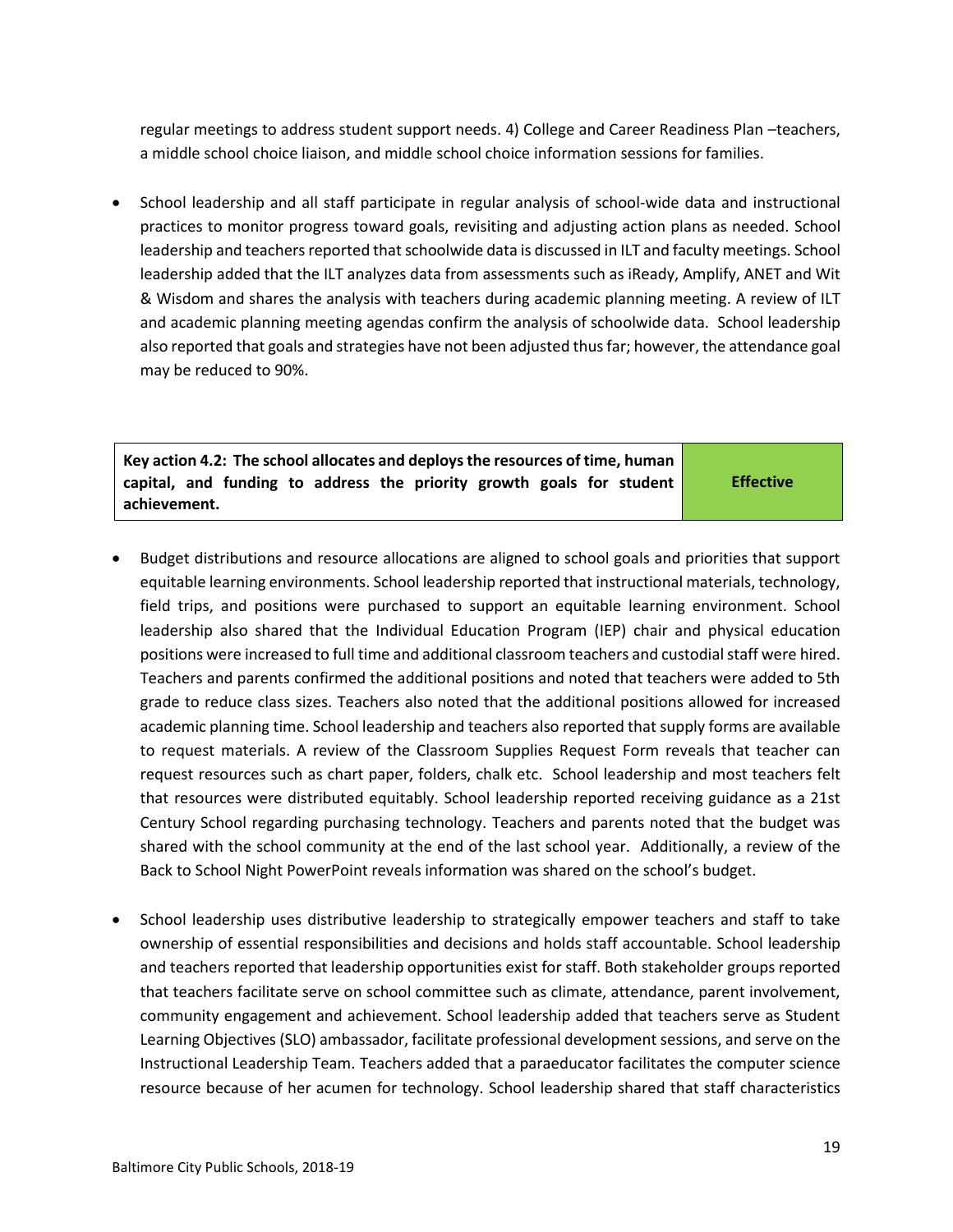were discussed at the start of the school year and were considered when assigning leadership roles. Regarding oversight, teachers reported that school leadership attends committee meetings and leads share committee documents with school leadership. Finally, teachers reported that school leadership attends academic planning and committee meetings.

<span id="page-19-0"></span>• School leadership leverages common staff time to focus on professional learning and collaboration in support of student achievement. School leadership and teachers reported that teachers participate in 90-minute academic planning sessions where topics such as data, planning and small group instruction are discussed. A review of a September 12, 2018 academic planning meeting agenda reveals topics on iReady, Flocabulary, Wit & Wisdom, and data analysis. Teachers also noted that teachers conduct learning walks to inform their practices. According to one Learning Walk Record Sheet, the focus was on Teach 5 actions such as checking for understanding and providing academic feedback. School leadership also noted that teachers also have grade level meetings and a total of five planning periods per week.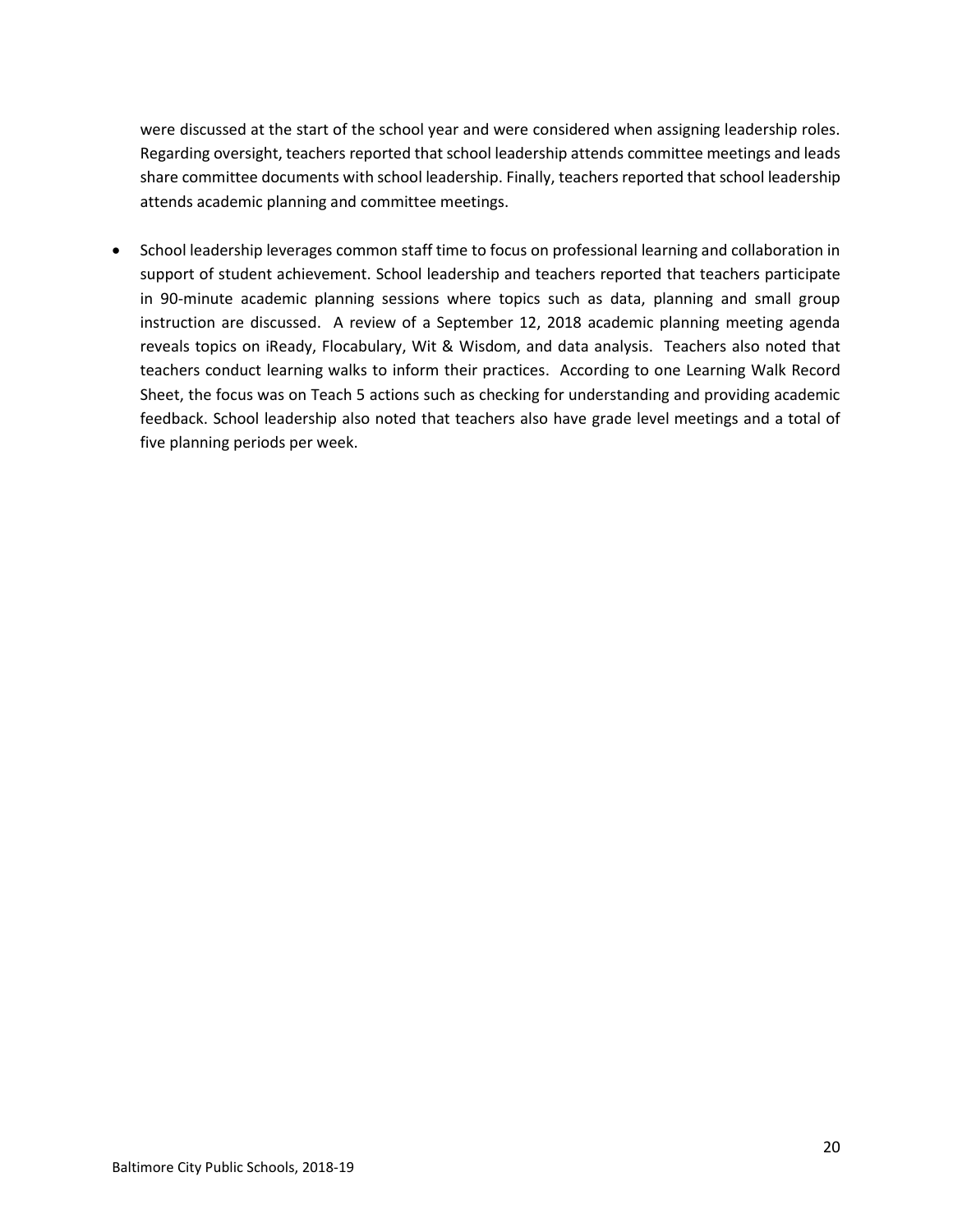## **Performance Level Rubric**

The SER team will use the following guidance to select a performance level for each key action. Note that the quality standard for each performance level is based upon: the extent to which the SER team finds multiple types<sup>3</sup> and multiple sources<sup>4</sup> of evidence AND the extent to which the SER team finds evidence of high levels of adoption and/or implementation of a practice or system. The SER team will also reflect on the Instructional Framework and School Leadership Framework in their analysis prior to assigning a rating for each key action.



|               | Extent to which SER Team Finds Multiple<br>Types and Multiple Sources of Evidence | Extent to which SER Team Finds Evidence of High<br>Levels of Adoption and/or Implementation                                                                                                                                                                                                                                                                                                                                        | Not Effective:<br>Developing:<br>Effective:<br>Highly Effective: |  |
|---------------|-----------------------------------------------------------------------------------|------------------------------------------------------------------------------------------------------------------------------------------------------------------------------------------------------------------------------------------------------------------------------------------------------------------------------------------------------------------------------------------------------------------------------------|------------------------------------------------------------------|--|
| <b>Rating</b> | <b>Performance</b><br><b>Level</b>                                                | <b>Quality Standard</b>                                                                                                                                                                                                                                                                                                                                                                                                            |                                                                  |  |
| $\mathbf{1}$  | <b>Not Effective</b>                                                              | Evidence indicates that the key action is not a practice or system that has been<br>adopted and/or implemented at the school, or the level of adoption/implementation<br>does not improve the school's effectiveness.                                                                                                                                                                                                              |                                                                  |  |
| $\mathbf{2}$  | <b>Developing</b>                                                                 | Evidence indicates that the key action (including some indicators) is a practice or<br>system that is emerging at the school, but that it has not yet been implemented at a<br>level that has begun to improve the school's effectiveness, OR that the impact of the<br>key action on the effectiveness of the school cannot yet be fully determined.                                                                              |                                                                  |  |
| 3             | <b>Effective</b>                                                                  | Evidence indicates that the key action (including most indicators) is a practice or<br>system that has been adopted at the school, and is implemented at a level that is<br>improving the school's effectiveness.                                                                                                                                                                                                                  |                                                                  |  |
| 4             | <b>Highly</b><br><b>Effective</b>                                                 | Evidence indicates that the key action (including all indicators) is a practice or system<br>that has been fully adopted at the school, and is implemented at a level that has had<br>a strong, significant or sustainable impact on the school's effectiveness.                                                                                                                                                                   |                                                                  |  |
|               | at the time of the visit.                                                         | <sup>3</sup> "Multiple types of evidence" is defined as evidence collected from two or more of the following: document<br>review, stakeholder focus groups; and classroom observations.<br><sup>4</sup> "Multiple sources of evidence" is defined as evidence collected from three or more stakeholder focus groups;<br>two or more documents; and/or evidence that a descriptor was documented in 75% or more of lessons observed |                                                                  |  |

<sup>&</sup>lt;sup>3</sup> "Multiple types of evidence" is defined as evidence collected from two or more of the following: document review, stakeholder focus groups; and classroom observations.

<sup>4</sup> "Multiple sources of evidence" is defined as evidence collected from three or more stakeholder focus groups; two or more documents; and/or evidence that a descriptor was documented in 75% or more of lessons observed at the time of the visit.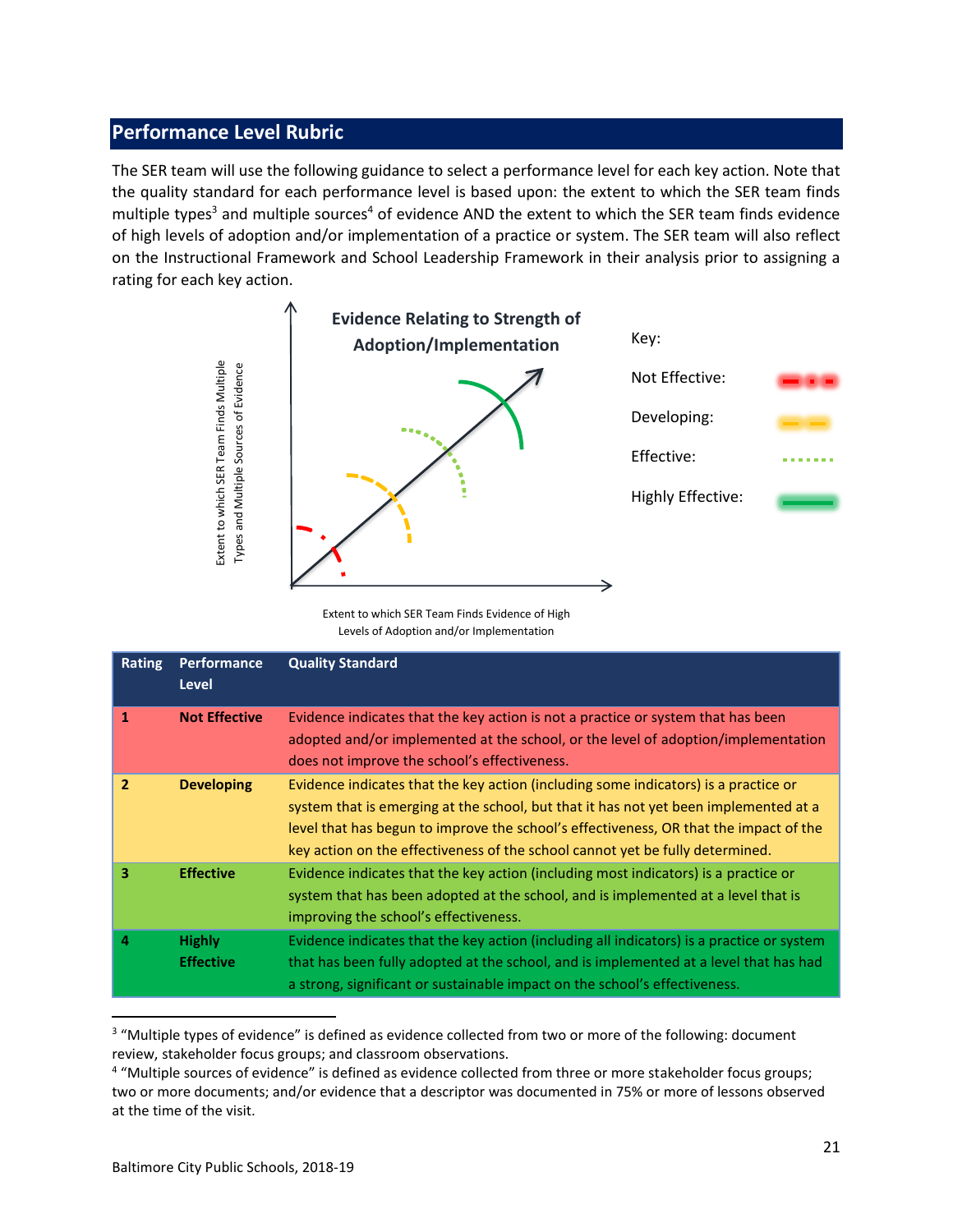# <span id="page-21-0"></span>**Appendix A: Classroom Observation Data**

The classroom visit tool is aligned to Baltimore City Schools Instructional Framework. During each classroom visit, the observer collects evidence based on his/her observations and then determines whether the indicator was "evident", "partially evident" or "not evident" for each of the 22 indicators. Below is the summary of the 8 classroom observations that were conducted.

| <b>TEACH 1: Communicate Standards-Based Lesson Objectives</b>                      | <b>Evident</b> | Partially<br><b>Evident</b>        | <b>Not</b><br><b>Evident</b> |
|------------------------------------------------------------------------------------|----------------|------------------------------------|------------------------------|
| Communication of objective                                                         | 50%            | 38%                                | 13%                          |
| Learning activities and resources align with lesson objective                      | 63%            | 38%                                | 0%                           |
| <b>TEACH 2: Present Content Clearly</b>                                            | <b>Evident</b> | <b>Partially</b><br><b>Evident</b> | <b>Not</b><br><b>Evident</b> |
| Accurate, grade-level content                                                      | 88%            | 13%                                | 0%                           |
| Alternate presentation of content                                                  | 75%            | 0%                                 | 25%                          |
| <b>Emphasis of Key Points</b>                                                      | 75%            | 13%                                | 13%                          |
| TEACH 3: Use Strategies and Tasks To Engage All Students In Rigorous<br>Work       | Evident        | <b>Partially</b><br><b>Evident</b> | <b>Not</b><br><b>Evident</b> |
| Scaffolded and/or Differentiated Tasks                                             | 50%            | 13%                                | 38%                          |
| Opportunities To Engage With Complex Texts and Tasks                               | 13%            | 75%                                | 13%                          |
| <b>TEACH 4: Use Evidence-Dependent Questioning</b>                                 | Evident        | <b>Partially</b><br><b>Evident</b> | <b>Not</b><br><b>Evident</b> |
| <b>Questions Requiring Justification</b>                                           | 0%             | 75%                                | 25%                          |
| <b>Clear And Scaffolded Questions</b>                                              | 75%            | 13%                                | 13%                          |
| TEACH 5: Check For Understanding and Provide Specific, Academic<br><b>Feedback</b> | <b>Evident</b> | <b>Partially</b><br><b>Evident</b> | <b>Not</b><br><b>Evident</b> |
| Informative Checks for Understanding                                               | 75%            | 13%                                | 13%                          |
| Specific, Academic Feedback                                                        | 75%            | 13%                                | 13%                          |
| TEACH 6: Facilitate Student-To-Student Interactions and Academic<br><b>Talk</b>    | Evident        | <b>Partially</b><br><b>Evident</b> | <b>Not</b><br><b>Evident</b> |
| Opportunities for student-to-student interaction                                   | 38%            | 13%                                | 50%                          |
| Evidence-based discussions                                                         | 0%             | 38%                                | 63%                          |
| Student academic talk                                                              | 88%            | 0%                                 | 13%                          |
| <b>TEACH 7: Implement Routines To Maximize Instructional Time</b>                  | Evident        | <b>Partially</b><br><b>Evident</b> | <b>Not</b><br><b>Evident</b> |
| Maximized instructional time                                                       | 75%            | 25%                                | 0%                           |
| Smooth routines and procedures                                                     | 25%            | 75%                                | 0%                           |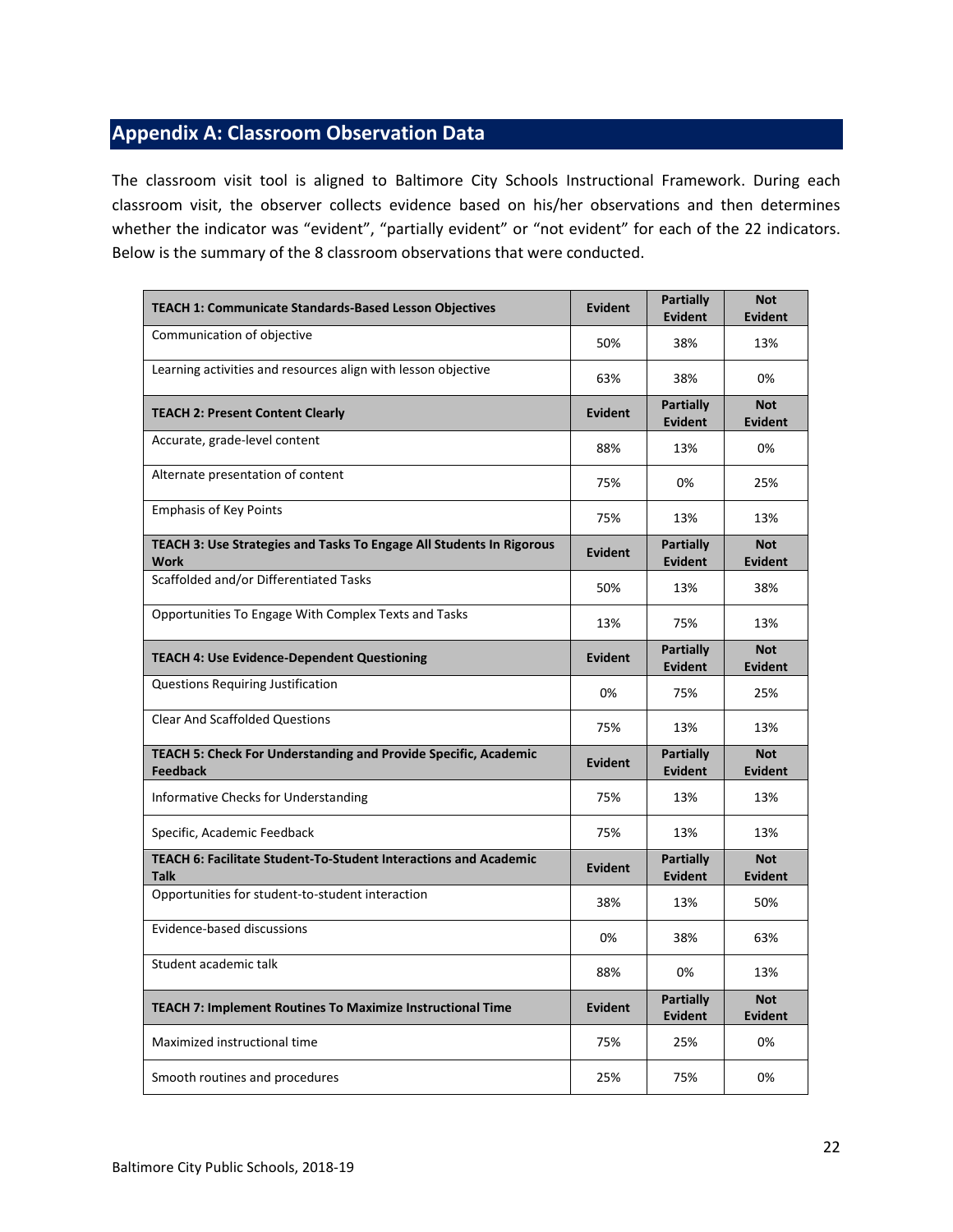| <b>TEACH 8: Build A Positive, Learning-Focused Classroom Culture</b>                                      | Evident        | <b>Partially</b><br><b>Evident</b> | <b>Not</b><br>Evident |
|-----------------------------------------------------------------------------------------------------------|----------------|------------------------------------|-----------------------|
| Teacher-to-student interactions                                                                           | 88%            | 13%                                | 0%                    |
| Student-to-teacher interactions                                                                           | 88%            | 13%                                | 0%                    |
| Student-to-Student interactions                                                                           | 75%            | 25%                                | 0%                    |
| TEACH 9: Reinforce Positive Behavior, Redirect Off-Task Behavior, and<br>De-escalate Challenging Behavior | <b>Evident</b> | <b>Partially</b><br>Evident        | <b>Not</b><br>Evident |
| Reinforce positive behavior                                                                               |                |                                    |                       |
|                                                                                                           | 88%            | 13%                                | 0%                    |
| Off-task behavior                                                                                         | 38%            | 63%                                | 0%                    |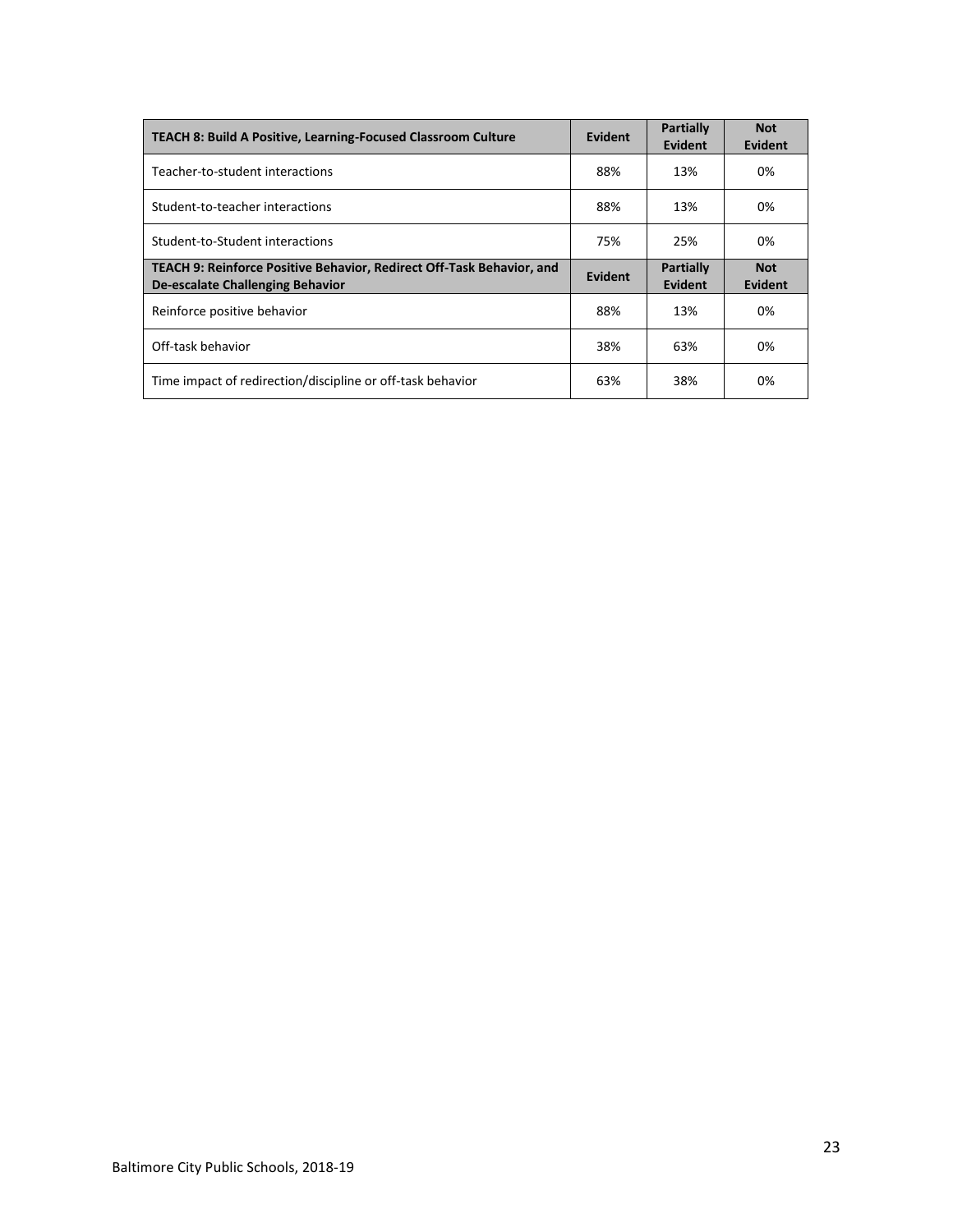# <span id="page-23-0"></span>**Appendix B: School Report Comments**

**Domain 1: Highly Effective Instruction** None

**Domain 2: Talented People**

None

**Domain 3: Vision and Engagement**

None

**Domain 4: Strategic Leadership**

None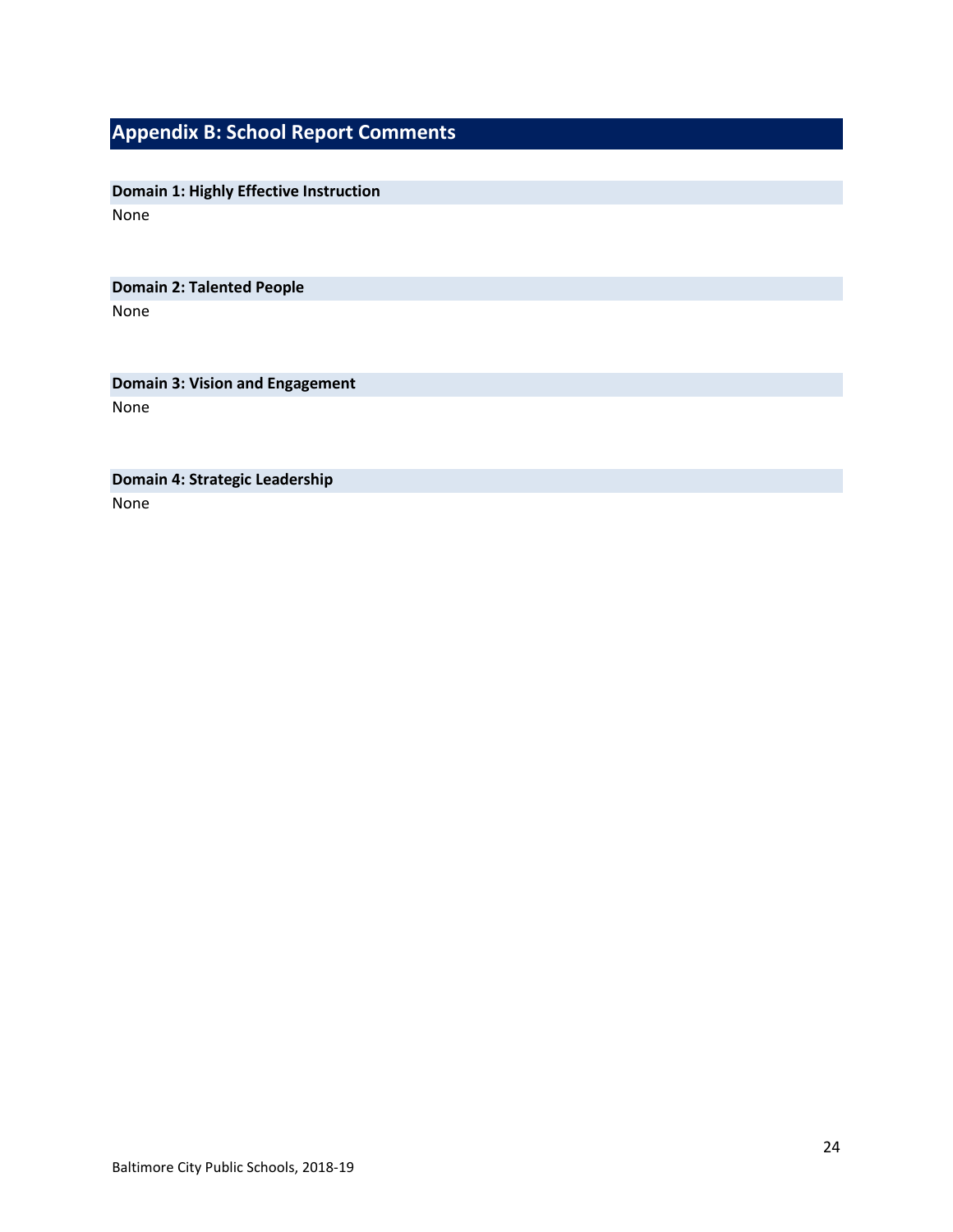## <span id="page-24-0"></span>**Appendix C: SER Team Members**

The SER visit to the James Mosher Elementary School was conducted on October 22-25, 2018 by a team of representatives from Baltimore City Public Schools.

**Reginald Trammell** is a Program Evaluator II in the Office of Achievement and Accountability in Baltimore City Public Schools. Reginald began his career in education in 2000 as an elementary classroom teacher with Baltimore City Public Schools. After a decade of providing direct service to scholars, he transitioned to the Office of Teaching and Learning as the Education Associate for Elementary and Middle School Mathematics. In this role, he wrote curriculum, modelled instruction and facilitated professional development opportunities for math instructors. In 2011, Reginald continued to support Baltimore City Public Schools through the work of the Engagement Office. Here, he served as a Family and Community Engagement Specialist and subsequently secured the role as Parent Involvement Manager. His responsibilities included coordinating district-wide learning opportunities for school staff on engaging of families and community members and supporting the district's Title I Parent Involvement Program. Reginald is currently earning his Administrator I Certificate to continue his mission of improving public education.

**Brianna Kaufman** is the Manager for the School Effectiveness Reviews in the Office of Achievement and Accountability in Baltimore City Public Schools. Brianna began her career as an elementary art teacher in Bryan, TX. After obtaining her Master's degree, she interned and worked at a number of art museums in the education department including the: Dallas Museum of Art, The National Gallery of Art in DC, and the Walters Art Museum. In 2008, Brianna made the shift from art education to general education reform as a Program Manager at the Fund for Educational Excellence. There she managed a grant from the Bill and Melinda Gates Foundation that focused on College and Career Readiness. Prior to joining OAA, Brianna worked as the College and Career Readiness Education Specialist for Baltimore City Public Schools. Brianna holds a Bachelor's degree in elementary education from Texas Lutheran University, a Master's degree in Art Education from University of North Texas, and a Master's of Business Administration from Loyola University in Maryland.

**Katherine Harris Toler** is a Program Evaluator II in the Office of Achievement and Accountability in Baltimore City Public Schools. Prior to joining OAA, Ms. Toler was a District Mentor in the Office of Teacher Support and Development. In Baltimore City Public Schools, Ms. Toler has served as teacher, Academic Coach, Dean of Instruction, and High School Administrator. Ms. Toler has also served as teacher in the Anne Arundel County Public School System, the Baltimore County Public School System and the Vance County Public School System in North Carolina. She holds a B.A. in English with a Concentration in Secondary Education from North Carolina Central University and a Masters of Education in School Improvement Leadership from Goucher College.

**Mona Khajawi** is a Program Evaluator II in the Office of Achievement and Accountability in Baltimore City Public Schools. She has had a variety of experience in the field of education, including teaching, program management and evaluation. Most recently, she worked in the capacity of Evaluation Specialist with City Year in Washington, D.C., assessing the quality of educational programming implemented by 140